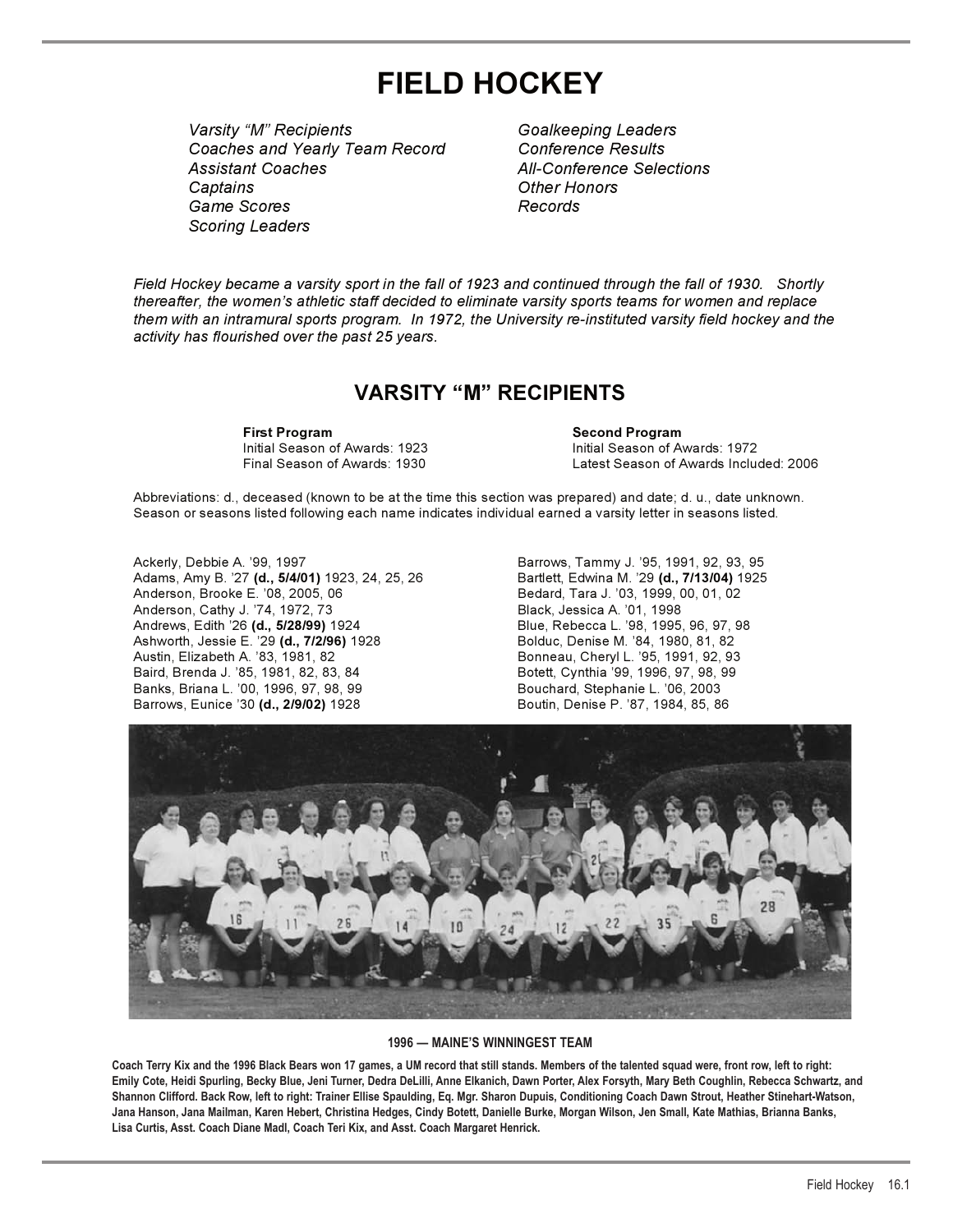Bown, Gwyneth M. '80, 1977, 78, 79 Cornell, Amy B. '91, 1988, 89 Brady, Morgan L. '01, 2001 Corson, Jessie L. '08, 2005 Brown, Polly '33 **(d., 3/3/94)** 1930 Coughlin, Mary B. '99, 1995, 96, 97, 98 Bundy, Karlin A. '04, 2000, 01, 02, 03 Crockett, Rosalie '27 **(d., 2/16/98)** 1923, 24 Burns, Kara M. '86, 1983 Curtis, Lisa M. '00, 1996, 97, 98, 99 Burrill, Margaret E. '32 **(d., 4/30/97)** 1929, 30 D'Amato, Jacqueline J. '10, 2006 Callaghan, Claire A. '29 **(d., 8/24/67)** 1928 DeLilli, Debra M. '99, 1995, 96, 97, 98 Callan, Jennifer L. '03, 2000, 01 Dinsmore, Lisa M. '93, 1989, 90, 91, 92

Carroll, Laurie J. '88, 1984, 85, 86 Dooling, Emily E. '05, 2001, 02, 03, 04 Carter, Marion A. '33 **(d., 1/12/75)** 1930 Drouin, Stephanie M. '06, 2002, 03 Cassarino, Maygan S. '09, 2005, 06 Dubois, Amie C. '05, 2001, 02, 03, 04 Chadbourne, Donna C. '77, 1975<br>Chadwick, Cynthia J. '77, 1973, 74, 75, 76 Dumais, Connie A. '92, 1984, 85 Chadwick, Cynthia J. '77, 1973, 74, 75, 76 Chakmakian, Stephanie '01, 1997, 98, 99, 00 Dunn, Kathryn A. '74, 1972 Chase, Deborah A. '76, 1972, 73, 74, 75 Dunn, Merita '33 **(d., 10/4/96)** 1930 Chesley, Tracey J. '90, 1986, 87, 88, 89 Duprey, Michelle H. '88, 1984

Churchill, Margaret C. '32 **(d., 2/8/95)** 1929, 30 Durant, Stephanie L. '81, 1979, 80 Clark, Linda L. '78, 1973, 74, 75 Elkanich, Ann-Marie '97, 1993, 94, 95, 96 Clarke, Catherine '25 **(d., 2/1/81)** 1924 Elkanich, Jacqueline '97, 1993 Clifford, Shannon M. '00, 1996, 97, 98, 99 Cloutier, Alyssa A.. '10, 2006 England, Margaret A. '84, 1980, 81, 82 Collins, Caroline E. '29 **(d., 7/31/96)** 1926, 27, 28 Erickson, Kathleen A. '83, 1981, 82 Comeau, Jaclyn V. '04, 2001, 02, 03 Ervin, Amy B. '92, 1988, 89, 90, 91 Connolly, Meagan A. '06, 2002, 03, 04, 05 Fales, Melissa A. '78, 1974<br>Coombs, Kimberly L. '79, 1975, 76, 77, 78 Fallon, Mary C. '79, 1975 Coombs, Kimberly L. '79, 1975, 76, 77, 78 Corbett, Amy K. '92, 1989, 90 Ferazzi, Gina M. '84, 1981, 82, 83

Costa, Kirsten L. '07, 2003, 04, 05, 06 Burke, Danielle R. '01, 1998, 99, 00 Crockett, Ruth R. '25 **(d., d. u.)** 1923, 24

Caron, Stacey V. '89, 1984, 85, 86, 87 Doiron, Duffianne M. '91, 1987, 88, 89, 90 Dubois, Wendi M. '96, 1992, 93, 94, 95<br>Duchemin, Kelly A. '09, 2005



## **1927 FIELD HOCKEY TEAM**

**Left to right: Capt. Alma Perkins, Helen Smith, Margaret Preble, Alma White, Marjorie Jones, Christine Newcomb, Edwina Bartlett, Helen Peabody, Amy Adams, Anna Sargent, Frances Fuller, Lorinda Orne, Elizabeth Sawyer, Jessie Wood, Mary Reed, Coach Helen Lengyel, and Mgr. Eleanor Ringdahl.**



## **2004 — ANOTHER WINNING SEASON**

**The Maine field hockey team posted a 12-7 record en route to a third place finish in America East. Front Row, left to right: Head Coach Terry Kix, Strength Coach Leslie Look, Jamie Morin, Kirsten Costa, Kasey Spencer, Amie Dubois, Shaunessy Saucier, Tri-Capts. Katie Flaherty, Liz Mendell, and Traci Rainone, Rachel Hilger, Emily Dooling, Meagan Connolly, Kara Brady, and Asst. Coaches Rebecca Ouellette and Andrea Thebarge. Back Row, left to right: Nicole Sergent, Christie Mosley, Erin Reusch, Erica Dorso, Amy Zdrojesky, Brooke Anderson, Gina Legge, Beth LaFountain, Joanna Fernandes, Jessie Corson, Jill Rosick, Kristen Healy, and Rebecca Giroux.**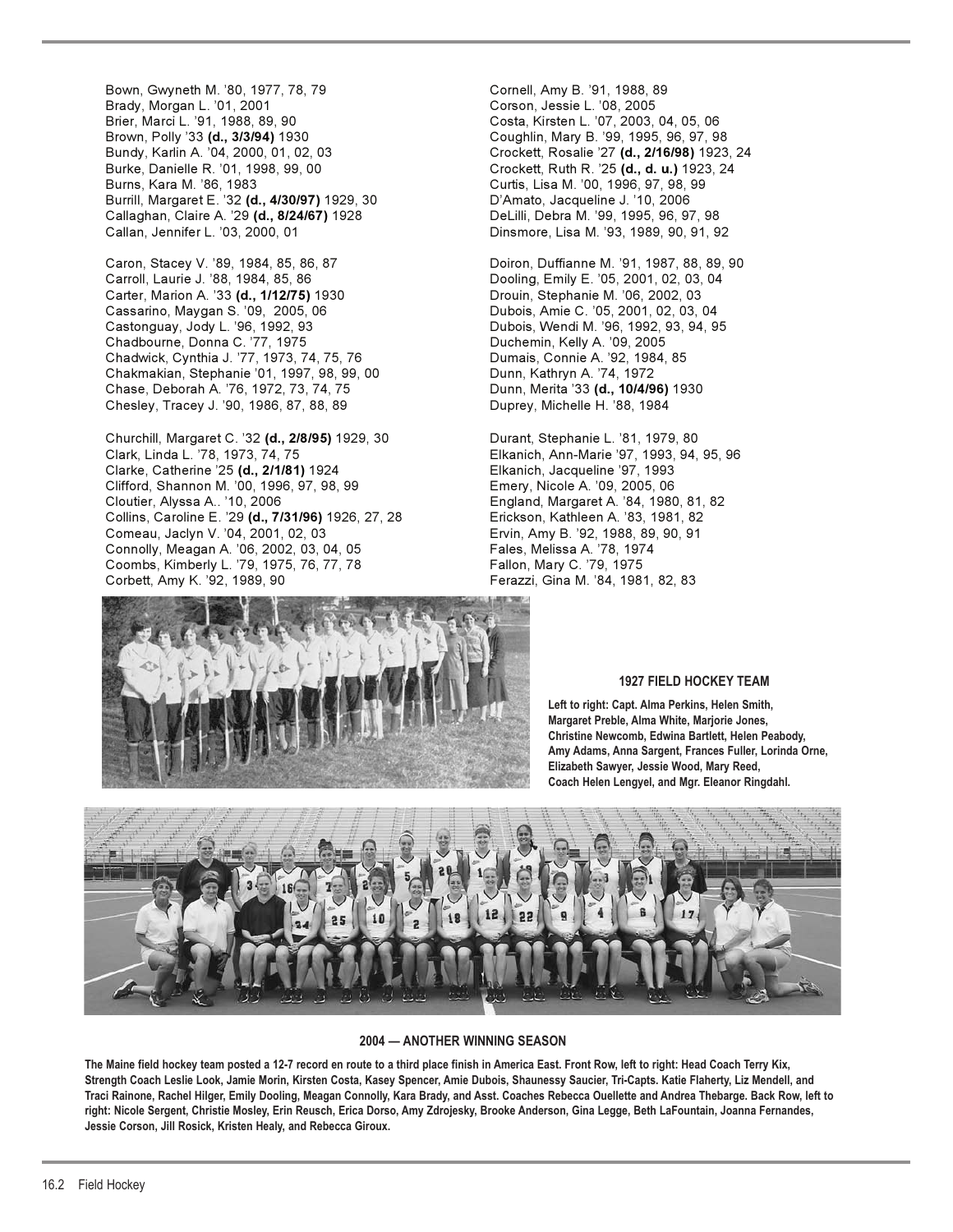

#### **1928 BLACK BEARS**

**Maine had another excellent season in 1928, losing only one game. Front row, l-r, Alice Webster, Thelma Shea, Mary Mahoney, Caroline Collins, Rachel Matthews, Capt. Mary Robinson, Sylvia Gould, Ellen Mullaney, Beulah Kneeland, Dorothy Ross, and Arlene Robbins. Second row, l-r, Mgr. Claire Callaghan, Barbara Hunt, Eleanor Mahoney, Evelyn Winslow, Grace Lemoine, Jessie Ashworth, Elizabeth Murphy, Rachel Mathews, Phyllis Gould, Hazel Parkhurst, Katherine Marvin, and Coach Helen Lengyel.**

Findlen, Henrietta A. '32 **(d., 8/28/87)** 1929 Hardy, Elizabeth A. '84, 1980, 81, 82 Fitzsimmons, Ann M. '80, 1976 Haritos, Lisa A. '79, 1975 Flewelling, Dori E. '96, 1992 **Hawthorne, Lisa J. '84, 1980, 82** Fogler, Martha W. '76, 1972, 73 **Healy, Kristen M. '07, 2003, 04, 05, 06** Fogler, Orinda P. '84, 1980, 81, 82 Hebert, Karen R. '99, 1994, 95, 96, 97 Follett, Nancy J. '77, 1973 Hedges, Christina E. '00, 1997 Forsythe, Alexandra '97, 1993, 94, 96 Hedges, Kathleen A. '01, 1999

Foster, Rosanne M. '95, 1992, 93, 94 Henrick, Margaret R. '96, 1992, 93, 94, 95 Fowler, Michelle E. '86, 1982, 83, 84, 85 Hewett, Gloria J. '82, 1978, 79, 80 Freeman, Muriel '32 **(d., 11/7/05)** 1929 Hilgar, Rachael L. '05, 2001, 02, 03, 04 Fuller, Francis S. '28 **(d., 1/28/74)** 1925, 26, 27 Hitchings, Ruth C. '27, 1924 Gallan, Michelle N. '96, 1991, 92, 93, 94 Hodgdon, Janet S. '76, 1972 Geesaman, Kathryn L. '96, 1992 **Hoskin, Janet A. '82, 1978, 79, 80, 81** George, Colleen E. '76, 1974 **Hunt, Kathleen J. '26 (d., 7/?/42)** 1923, 24 Gibbs, Rebecca L. '92, 1989 Jackson, Sherri L. '80, 1976, 77

Gilbert, Kristen A. '89, 1986, 87, 88 Johnson, Jennifer A. '02, 1998, 99, 00, 01 Giroux, Rebecca L. '07, 2005, 06 Johnston, Dorothy A. '82, 1978, 80, 81 Goldfine, Kim A. '90, 1986, 87, 88, 89 Johnstone, Myrna E. '75, 1972 Gould, Phyllis '31 **(d., 9/16/83)** 1928 Kaestner, Anne E. '81, 1978 Gould, Sylvia '30 **(d., 9/26/89)** 1927, 29 Kane, Martha K. '97, 1992, 93,94, 95 Guerrette, Linda T. '80, 1977 Kariya, Noriko A. '01, 1997, 98, 99, 00 Hamilton, Patricia L. '77, 1973 Kidder, Kathryn A. '89, 1985

Fernandes, Joanna L. '07, 2004, 05, 06 Hannigan, Susan M. '88, 1984, 85, 86, 87 Hanson, Jana K. '97, 1994, 95, 96, 97 Hartnett, Patricia E. '81, 1976, 78, 79, 80

Foster, Evelyn '76, 1974, 75 **Henrick, Catherine T. '01, 1997, 98, 99, 00** Gilardi, Kristina L. '97, 1994 Johnson, Beatrice W. '24 **(d., 12/24/73)** 1923

Girard, Sandra R. '89, 1985, 86, 87, 88 Johnson, Marjorie E. '26 **(d., 2/?/81)** 1923<br>Giroux, Rebecca L. '07, 2005, 06 Johnston, Dorothy A. '82, 1978, 80, 81 Johnstone, Jennifer A. '03, 1999, 00, 01, 02 Goodhue, Carrie L. '93, 1992 Jones, Marjorie L. '28 **(d., 8/30/95)** 1925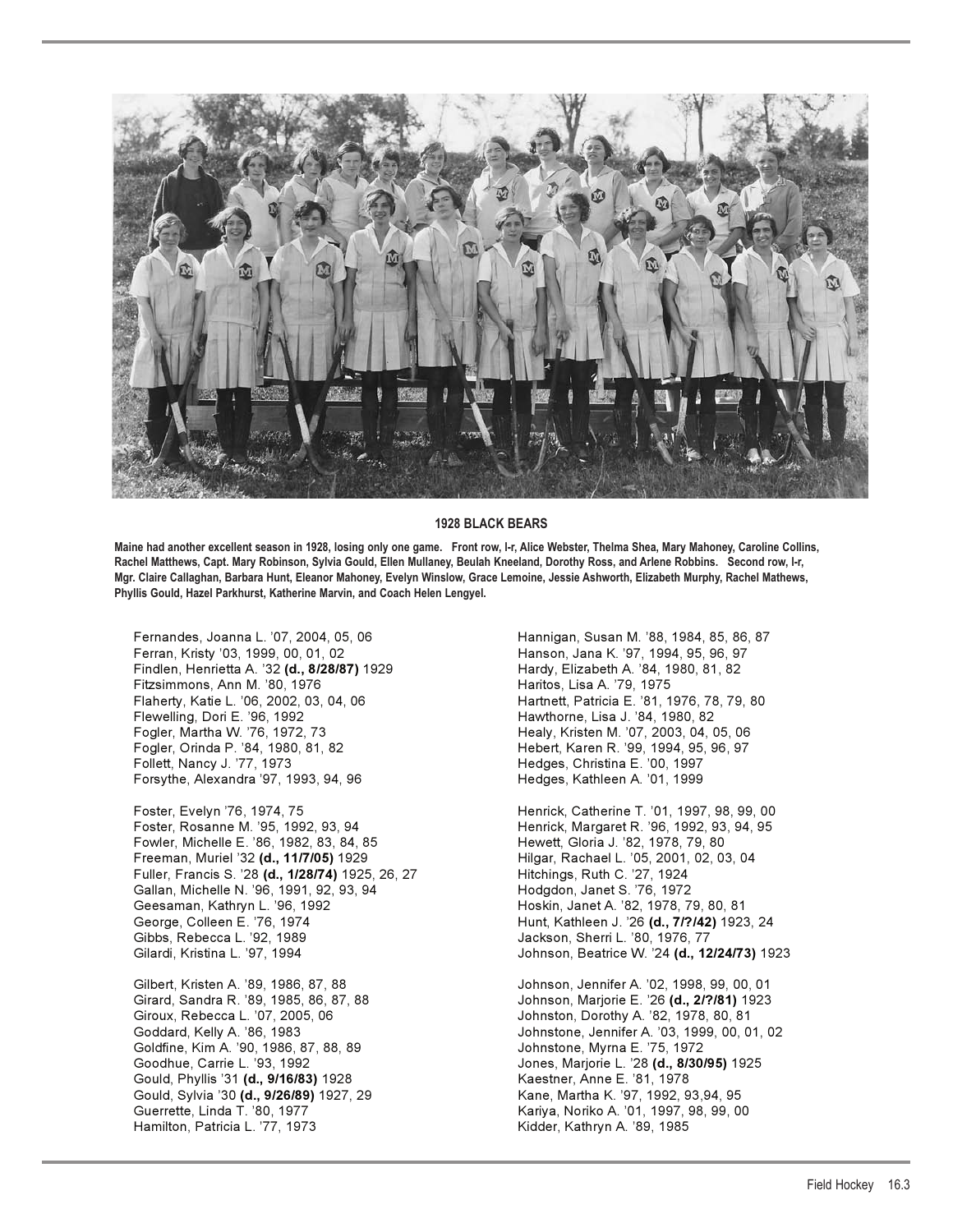Kierstead, Kathryn J. '31 **(d., 1/28/76)** 1930 Marvin, Katherine '29 **(d., 3/13/99)** 1928 Kimball, Cheryl J. '83, 1980, 81, 82 Mathis, Katherine E. '00, 1998 Kneeland, Beulaha '29 (d., 9/14/95) 1926, 27, 28 Lahey, Gretchen M. '93, 1990, 91, 92, 93 Lambert, Michelle M. '88, 1983, 85, 86, 87 McCready, Pauline I. '32 **(d., 8/14/90)** 1929 Lamborghini, Janice L. '80, 1976, 77, 78, 79 McSweeney, Debra J. '90, 1987, 88, 89, 90 Lamborghini, Nita M. '79, 1975 Mendell, Elizabeth A. '04, 2001, 02, 03, 04 Lance, Jerrell '04, 2000, 01, 02, 03 Merchant, Edith '27 **(d., 5/25/04)** 1924 Landry, Michele L. '96, 1992 Merrow, Brook '78, 1976, 77

Legere, Ann M. '83, 1979 **Meservey, Linda L. '77, 1974** Legge, Regina M. '07, 2003, 04, 05, 06 Mirabito, Joanne E. '82, 1979, 80, 81 Leino, Susan J. '83, 1981, 82 Moiner, Katherine A. '97, 1992, 93 LePage, Kathryn S. '09, 2005 Moon, Heidi L. '91, 1987, 89, 90 Levesque, Linda A. '75, 1972, 74 Levine, Mary '28 **(d., 3/15/90)** 1927 Morison, Kimberly A. '87, 1983, 84, 85, 86 Lewis, Marguerite L.'30 **(d., 9/8/05)** 1927 Morrell, Amy J. '96, 1992 Linekin, Elizabeth '25 **(d., 2/10/71)** 1923, 24 Morrow, Diane M. '81, 1978, 79, 80

Loomis, Mary '25 **(d., 11/4/75)** 1923, 24 Mosley, Christine J. '07, 2005, 06 MacDonald, Kimberly M. '09, 2005, 06 MacDonald, Patricia A. '91, 1986 Moulton, Marjorie '33 **(d., 9/9/00)** 1930 MacLaughlin, Christine '27 **(d., 12/16/89)** 1923, 26 Mullaney, Ellen M. '30 **(d., 5/28/89)** 1927, 28, 29 Magno, Karyn M. '03, 2000, 01, 02, 03 Murphy, Elizabeth F. '30 **(d., 10/7/94)** 1926, 27 Mahoney, Mary '29 **(d., 5/22/81)** 1926, 27, 28 Nadeau, Wendy J. '87, 1984, 85, 87 Mailman, Jana L. '99, 1996, 97, 98 Neal, Beth K. '79, 1975<br>Marcotte, Alison A. '85, 1982 Martin, Maureen G. '90, 1987, 88 Newcomb, Olevia '29 **(d., 8/30/85)** 1924

Knights, Kristi M. '01, 1997, 98, 99, 00 **Matthews, Rebecca '30 <b>(d., 10/21/02)** 1927, 28, 29<br>Lahey, Gretchen M. '93, 1990, 91, 92, 93 McBurnie, Allison L. '87, 1986, 87

Lemoine, Grace '31 **(d., 10/16/87)** 1929, 30 Montgomery, Hildreth '32 **(d., 1/9/92)** 1929, 30 Moon, Heather L. '91, 1987, 88, 89, 90<br>Moon, Heidi L. '91, 1987, 89, 90

Nevins, Joy L. '24 (d., 11/29/61) 1923 Martin, Charlene L. '89, 1985, 86, 87, 88 Newcomb, Christine E. '27 (d., 6/12/79) 1923, 24, 25



## **1986 E.C.A.C. CHAMPIONS**

**Coach Jeri Waterhouse's 1986 squad compiled a great record, winning 15 of 23 games and the E.C.A.C. Division One Championship by defeating Syracuse and Lock Haven in tournament games. Front Row, left to right: Sue Hannigan, Anh Goldfine, Charlene Martin, and Heidi White. Second Row, left to right: Allison McBurnie, Sandie Girard, Michelle Lambert, and Patricia MacDonald. Back Row, left to right: Tracey Chesley, Eva Pullyard, Wendy Nadeau, Kathryn Kidder, Tri-Captains Kim Morrison, Tina Ouellette and Laurie Carroll, Stacey Caron, Denise Boutin, Terry Smith, and Kris Gilbert. Absent: Coach Waterhouse and Asst. Coaches Rindy Fogler, Brenda Baird, and Paul Cavanaugh.**

#### **1926 FIELD HOCKEY SQUAD**

**Maine had a good season in the fall of 1926, winning three out of four games with the only loss being to the Fairchester Club in Greenwich, Ct., a team composed of former outstanding college players. Maine played Connecticut the next day in Storrs, winning 4-1 in a game that the home team was "outclassed far more than the score would indicate" in the report in the Portland Sunday Telegram. L-r, Coach Helen Lengyel, Mgr. Edith Hoyt, Alice Webster, Margaret Preble, Helen Smith, Alma White, Winona Young, Helen Peabody, Mary Mahoney, Mary Robinson, Christine MacLaughlin, Frances Fuller, Amy Adams, Sadie Thompson, Lorinda Orne, Caroline Collins, and Capt. Elizabeth Sawyer.**

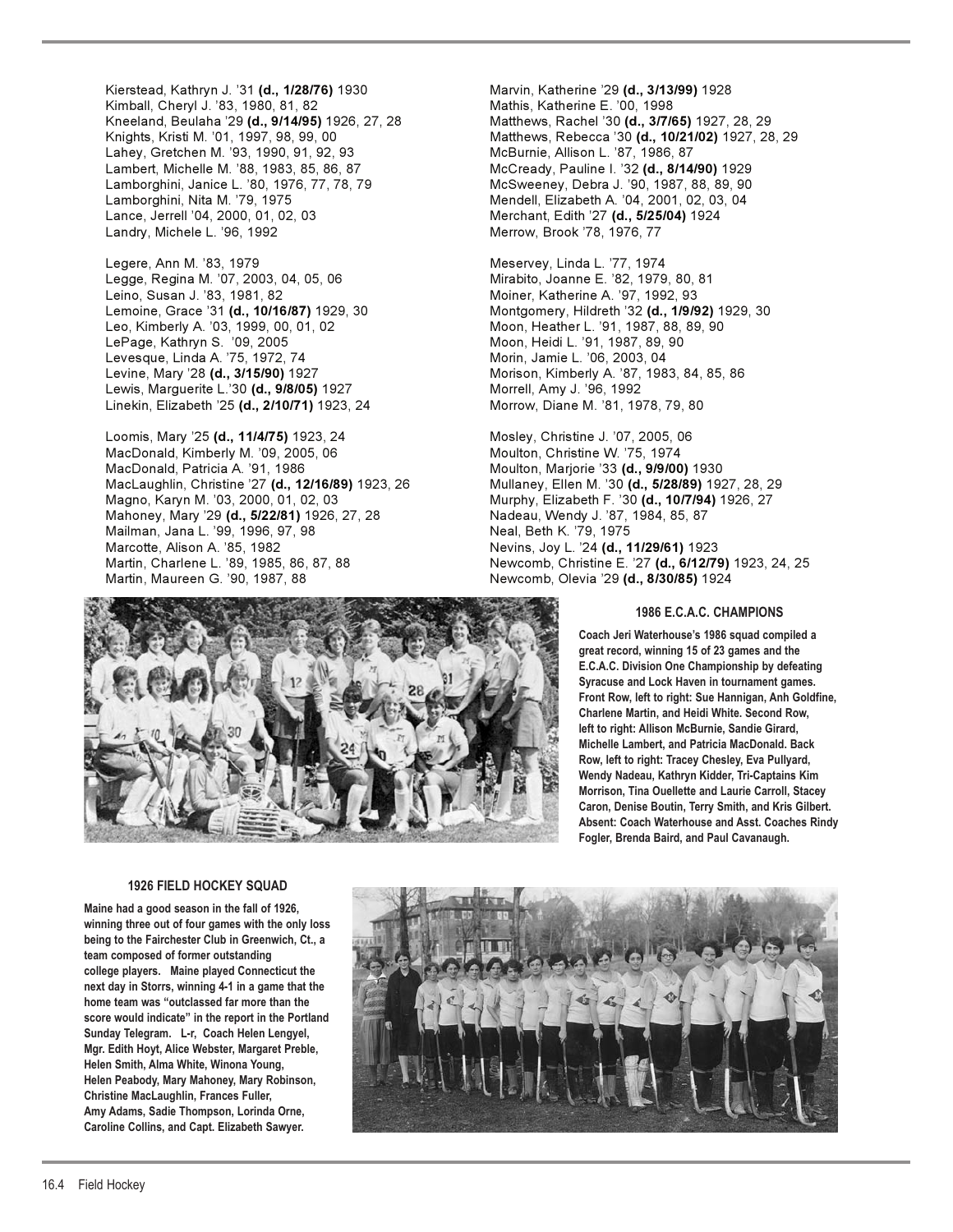Niekrash, Gigi R. '09, 2005, 06 Steele, Kathleen '97, 1992 Nigro, Nancy A. '86, 1982, 83, 84, 85 Stetson, Nancy L. '73, 1972 Noyes, Paula L. '76, 1972, 73, 74, 75 Stinchcomb, Jennifer L. '95, 1991, 92, 93, 94 Ouellet, Rebecca T. '04, 2000, 01, 02, 03 Stone, Sally L. '73, 1972 Ouellette, Jana M. '04, 2000, 01, 02, 03 Strout, Dawn R. '93, 1989, 90, 91, 92 Ouellette, Tina M. '88, 1983, 84, 85, 86 Strout, Kacey N. '97, 1993, 94, 95 Parkhurst, Hazel J. '31 **(d., 6/14/95)** 1929 Sweet, Hilary T. '93, 1989 Peabody, Anne T. '80, 1976 Swenson, Vyonne S. '78, 1976, 77 Peabody, Helen '27 **(d., 8/31/04)** 1924, 25, 26 Sylvester, Ramona L. '77, 1973, 74, 75, 76 Pentland, Julia A. '82, 1978 Szostak, Nancy M. '84, 1981, 82, 83 Percival, Ethelyn M. '24 **(d., 12/26/83)** 1923 Tate, Tracey A. '90, 1984

Perkins, Edith A. '26 **(d., 5/20/80)** 1924 Thompson, Emily '33, 1930 Philbrick, Carol F. '86, 1982 Turner, Jennifer L. '98, 1994, 95, 96, 97 Philbrook, Amy A. '00, 1994, 95 Tuttle, Georgia A. '76, 1972, 73, 74, 75 Plesman, Suzanne B. '94, 1990, 91 Tuttle, Gina V. '86, 1984

Porter, Dawn M. '97, 1993, 94, 95, 96 Tyrell, Shelly J. '98, 1994 Preble, Margaret M. '27 **(d., 1/17/98)** 1923, 24, 25, 26 Ugone, Lisa A. '84, 1981 Pullyard, Eva S. '90, 1987, 88, 89 Vainio, Trisha L. '92, 1989, 90, 91 Rainone, Traci L. '05, 2001, 02, 03, 04 Varley, Jennifer '98, 1998 Reed, Mary F. '29 **(d., 11/3/95)** 1925 Varnum, Muriel L. '27 **(d., 7/24/94)** 1923 Rendell, Laura M. '02, 1998 Vautour, Jennifer L. '96, 1992 Reusch, Erin K. '08, 2004, 05, 06 Walls, Laura L. '92, 1988, 89, 90, 91 Richardson, Clara '31 **(d., 1/27/75)** 1930 Washburn, Tracey O. '76, 1976, 77 Richendollar, Amy B. '97, 1993, 94 Watts, Sandrda L. '79, 1976 Reese, Janet F. '02, 1998, 99, 00, 01 Webster, Alice B. '29 **(d., 9/1/01)** 1926, 27, 28

Ringdahl, Eleanor G. '26 **(d., 1/13/85)** 1925 Webster, Paula J. '85, 1983 Robbins, Arlene '29 **(d., 12/1/89)** 1927, 28 Wells, Darlene E. '87, 1980 Robinson, Mary E. '29 (d., 8/30/04) 1926, 27, 28 Roney, Jeanette '30 **(d., 7/18/96)** 1929 Westman, Deborah L. '75, 1972, 73 Rosick, Jill M. '06, 2003, 05 Wheeler, Wendy M. '81, 1977 Ross, Dorothy M. '30 **(d., 7/12/94)** 1927, 28 White, Alma E. '28 **(d., 6/9/89)** 1925, 26, 27 Sacco, Kathleen A. '87, 1983 Wiersma, Heleen E. '93, 1989 Sampson, Lauren E. '89, 1988 Winstel, Mary L. '95, 1991, 92, 93, 94 Sargent, Anna '26 **(d., 2/20/97)** 1925 Wood, Jessie E. '26 **(d., 3/22/94)** 1923, 25 Saucier, Shaunessy K. '05, 2002, 03, 04, 05

Sawyer, Elizabeth '27 **(d., 2/14/63)**1923, 24, 25, 26 Worth, Pamela F. '82, 1978, 79 Schkarupina, Marina '03, 1999, 00 Young, Winona '29 **(d., 9/10/93)** 1926 Scott, Elizabeth A. '84, 1983 Zdrojesky, Amy L. '08, 2005, 06 Seely, Penelope R. '91, 1988, 89, 90 Serrano, Ellen F. '82, 1979, 80, 81 Shea, Thelma C. '30, 1926, 27 Shenk, Katherine F. '80, 1977 Shostak, Lynn A. '78 **(d., 11/5/81)** 1974, 75 Shute, Mallory J. '10, 2006 Small, Cynthia J. '75, 1972, 74

Small, Jennifer A. '00, 1996 Smith, Colbey A. '03, 2001, 02 Smith, Helen V. '28 **(d., 1/5/96)** 1925, 26, 27 Smith, Martha '33, 1930 Smith, Terri M. '87, 1984, 85, 86 Spencer, Kasey L. '06, 2002, 03, 04, 05 Spiller, Beatrice '31 **(d., 2/1/91)** 1930 Spurling, Heidi L. '99, 1995, 96, 97, 98 Stanley, Renee C. '92, 1987, 89 Starbird, Stacey L. '92, 1989, 90

Orne, Lorinda D. '27 **(d., 6/22/84)** 1924, 25, 26 Stinehart-Watson, Heather K. '99, 1994, 95, 96, 97

Perkins, Alma '26 **(d., d.u.)** 1923, 24, 25 Taylor, Robin L. '81, 1977, 78, 79, 80 Perrotti, Kristin N. '92, 1988, 89, 90, 91 Thompson, Sarah J. '29 **(d., 2/7/00)** 1926, 27 Petkus, Joanne F. '82, 1977, 78, 79, 80 Trickey, Katherine W. '32 **(d., 9/19/99)** 1930 Tryon, Moira T. '79, 1976, 77



## **THEY GAVE SUPPORT**

**Key figures on the women's athletic scene for many years were Equipment Manager Muriel Barker (left) and Trainer Paula Linder (right).**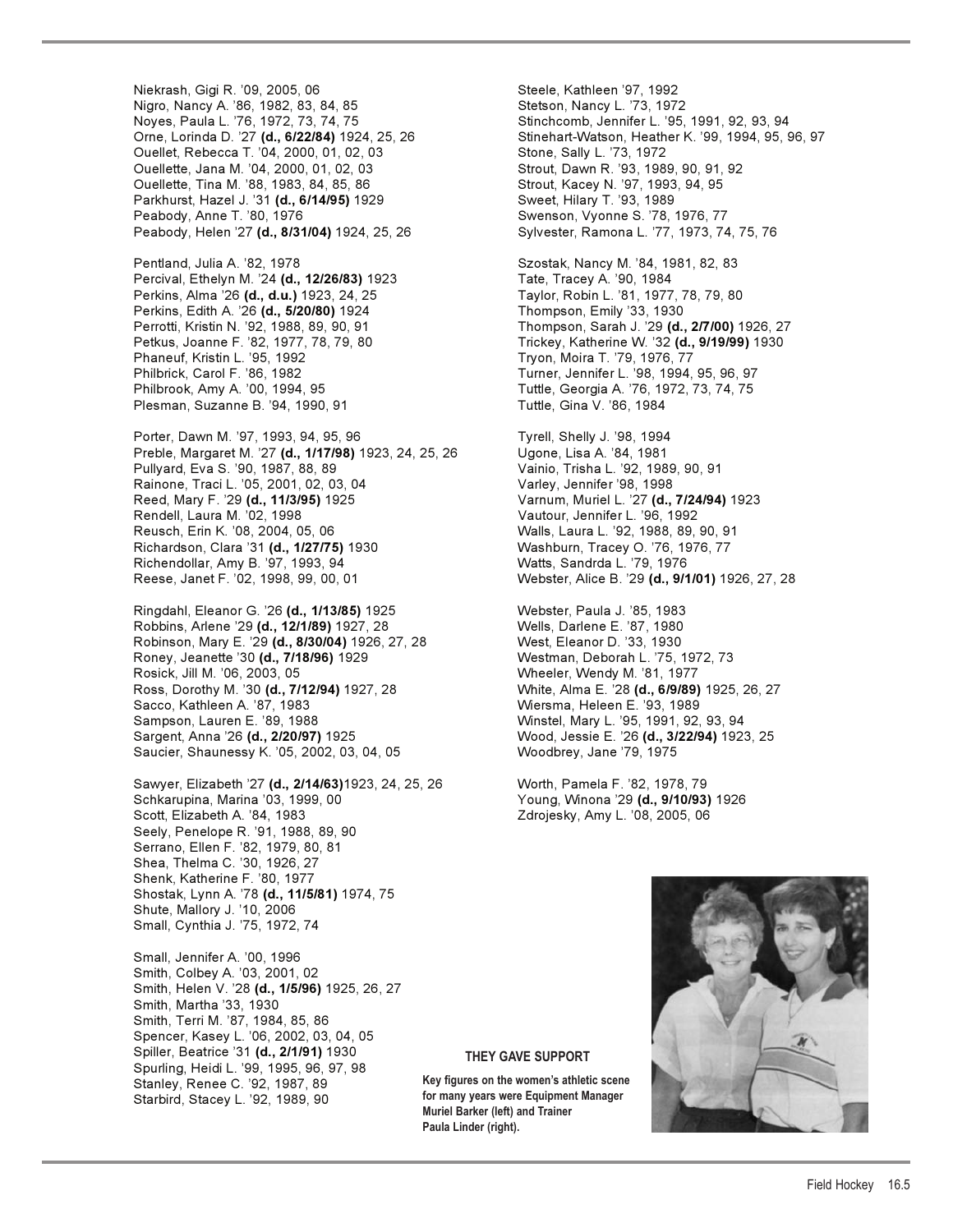# **HEAD COACHES AND YEARLY TEAM RECORD**

| Season | Coach              | W              | L              | T              | Pct.  |
|--------|--------------------|----------------|----------------|----------------|-------|
| 1923   | Theresa Huesman    | 1              | $\mathbf 2$    | 0              | .333  |
| 1924   | Helen A. Lengyel   | 0              | $\overline{c}$ | 0              | .000  |
| 1925   | Helen A. Lengyel   | $\overline{c}$ | 0              | 0              | 1.000 |
| 1926   | Helen A. Lengyel   | 3              | 1              | 0              | .750  |
| 1927   | Helen A. Lengyel   | 3              | 0              | 0              | 1.000 |
| 1928   | Helen A. Lengyel   | 3              | 1              | 0              | .750  |
| 1929   | Helen A. Lengyel   | $\overline{c}$ | 1              | 0              | .667  |
| 1930   | Helen A. Lengyel   | 1              | 1              | 0              | .500  |
|        |                    |                |                |                |       |
| 1972   | Janet A. Anderson  | 5              | 1              | 0              | .857  |
| 1973   | Janet A. Anderson  | 7              | $\overline{c}$ | 0              | .778  |
| 1974   | Jeanne M. Walsh    | 5              | 3              | $\mathbf{1}$   | .611  |
| 1975   | Jeanne M. Walsh    | 15             | 5              | 1              | .738  |
| 1976   | Deborah L. Davis   | 8              | 3              | $\overline{c}$ | .692  |
| 1977   | Deborah L. Davis   | 7              | 5              | $\overline{2}$ | .571  |
| 1978   | Deborah L. Davis   | 5              | $\overline{7}$ | $\overline{c}$ | .429  |
| 1979   | Deborah L. Davis   | 8              | 3              | $\overline{c}$ | .692  |
| 1980   | Deborah L. Davis   | 9              | $\overline{2}$ | $\overline{2}$ | .769  |
|        |                    |                |                |                |       |
| 1981   | Deborah L. Davis   | 9              | 6              | 0              | .600  |
| 1982   | Deborah L. Davis   | $\overline{7}$ | 8              | $\overline{2}$ | .470  |
| 1983   | Deborah L. Davis   | 5              | 8              | 3              | .406  |
| 1984   | Jeri L. Waterhouse | $\overline{7}$ | 6              | 0              | .538  |
| 1985   | Jeri L. Waterhouse | 10             | 11             | $\mathbf{1}$   | .477  |
| 1986   | Jeri L. Waterhouse | 15             | 8              | 0              | .652  |
| 1987   | Jeri L. Waterhouse | 6              | 10             | 4              | .400  |
| 1988   | Jeri L. Waterhouse | $\overline{7}$ | 10             | 0              | .412  |
| 1989   | Jeri L. Waterhouse | 4              | 13             | $\mathbf{1}$   | .250  |
| 1990   | Jeri L. Waterhouse | 8              | 11             | $\overline{2}$ | .429  |
|        |                    |                |                |                |       |
| 1991   | Theresa C. Kix     | 9              | 7              | 1              | .559  |
| 1992   | Theresa C. Kix     | 6              | 9              | $\overline{c}$ | .412  |
| 1993   | Theresa C. Kix     | 11             | 6              | $\mathbf{1}$   | .639  |
| 1994   | Theresa C. Kix     | 14             | 6              | $\mathbf{1}$   | .690  |
| 1995   | Theresa C. Kix     | 12             | 8              | 0              | .600  |
| 1996   | Theresa C. Kix     | 17             | 5              | 0              | .773  |
| 1997   | Theresa C. Kix     | 12             | 8              | 0              | .600  |
| 1998   | Theresa C. Kix     | 11             | 7              | 0              | .611  |
| 1999   | Theresa C. Kix     | 9              | 10             | 0              | .474  |
| 2000   | Theresa C. Kix     | 8              | 11             | 0              | .421  |
|        |                    |                |                |                |       |
| 2001   | Theresa C. Kix     | 10             | 8<br>4         | 0<br>0         | .556  |
| 2002   | Theresa C. Kix     | 15             |                |                | .789  |
| 2003   | Theresa C. Kix     | 15             | 6              | 0              | .714  |
| 2004   | Theresa C. Kix     | 12             | $\overline{7}$ | 0              | .631  |
| 2005   | Theresa C. Kix     | 13<br>8        | $\overline{7}$ | 0<br>$\Omega$  | .650  |
| 2006   | Andrea Thebarge    |                | 11             |                | .421  |
|        |                    | 344            | 250            | 30             | .575  |

# **ASSISTANT COACHES**

*(Since 1972)* 

Baird, Brenda (1982) Fogler, Rindy (1985-87) Rios, Sylvia (1974) Carroll, Laurie (1987, 91-92) Knights, Kristi (2001)<br>Cavanaugh, Paul (1982) Madl, Diane (1993-01)

Bundy, Karly (2006) Girard, Sandy (1989) Sharrow, Suzie (1977) Cavanaugh, Paul (1982) Madl, Diane (1993-01) Thebarge, Andrea (2002-05)<br>DeLilli, Dedra (1999-00) Mendonca, Louis (2006) Walsh, Jeanne (1973) Mendonca, Louis (2006) Ouellet, Rebecca (2004-05)

Henrick, Margaret (1996) Shkarupina, Marina (2001-02)<br>Knights, Kristi (2001) Strout, Dawn (1994)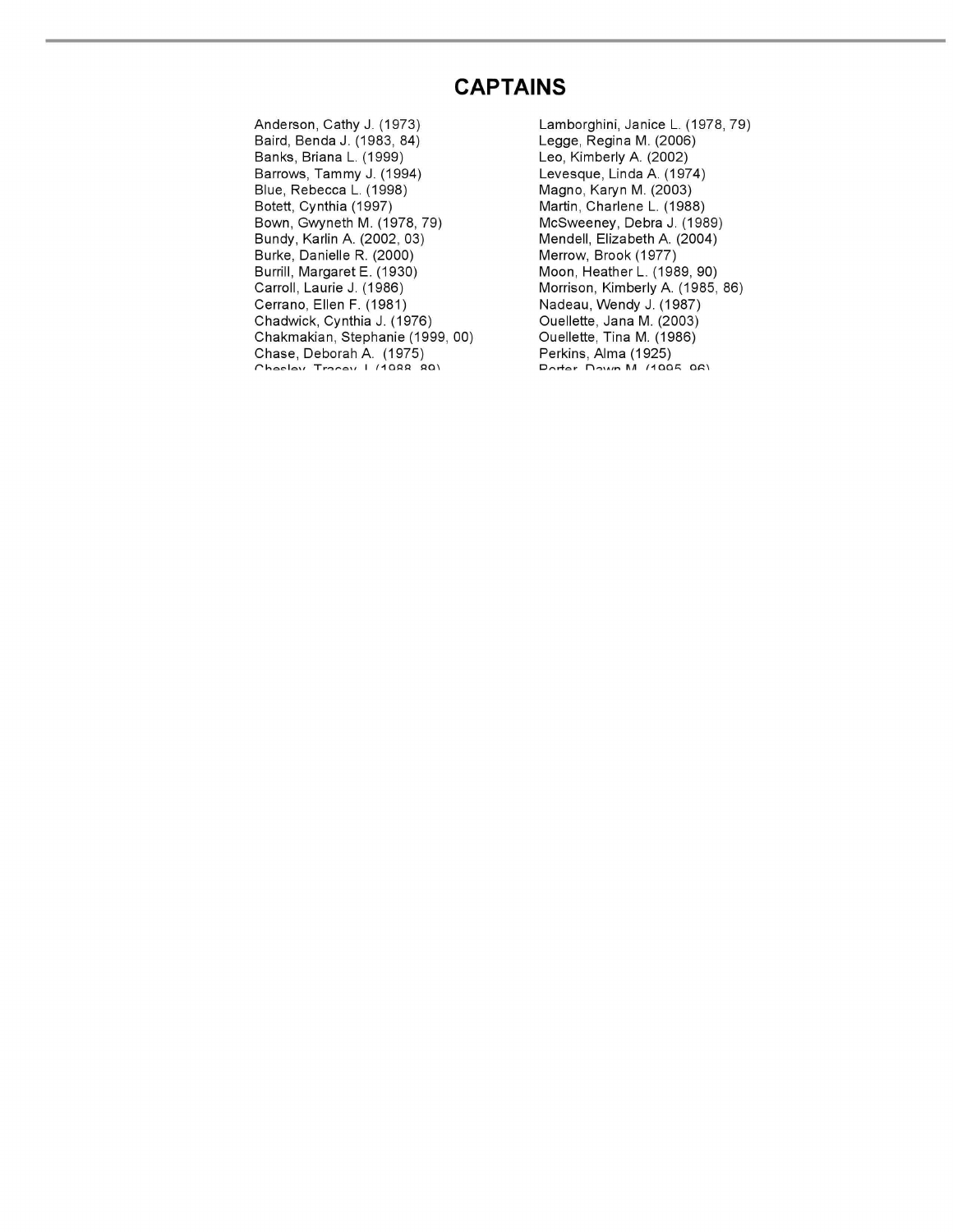# **(1972 – 2006)**

|  | . <i>.</i>       |                | 1919101117          |                | 19191001117      |                           |
|--|------------------|----------------|---------------------|----------------|------------------|---------------------------|
|  | 5 UMF            | 0              | 4 Oneonta State     | 1              | 0 UMF            | 1                         |
|  | 4 Bates          | 0              | 3 Cortland State    | 1              | 1 Colby          | $\mathbf{1}$              |
|  | 7 Colby          | 0              | 1 Massachusetts     | 1              | 3 Plymouth State | $\overline{c}$            |
|  | 2 UMPI           | 1              | 0 Springfield       | 1              | 0 UMPI           | $\mathbf{1}$              |
|  | W UMPI           |                | 3 Bemidji State     | 1              | 1 Rhode Island   | $\mathbf 2$               |
|  | L Mt. Allison    | W              | 1 Ursinus           | 6              | 1 Providence     | $\overline{\mathbf{4}}$   |
|  |                  |                | 0 Northern Colorado | 1              | 1 Bates          | 0                         |
|  | 1973 (7-2)       |                | 1 Bates             | 3              | 6 UMF            | 0                         |
|  | 10 Colby         | 0              |                     |                | 1 UMPI           | 5                         |
|  | 5 UMF            | 0              | 1976 (8-3-2)        |                | 2 Bowdoin        | $\mathsf 0$               |
|  | 2 UMPI           | 4              | 3 Southern Maine    | 0              | 1 UMPI           | $\mathbf 2$               |
|  | 2 Bates          | 5              | 0 UMPI              | 0              | 2 Colby          | $\mathbf 0$               |
|  | 3 Southern Maine | $\overline{c}$ | 2 Southern Maine    | 0              |                  |                           |
|  | 1 UMPI           | 0              | 3 UMF               | 0              | 1979 (8-3-2)     |                           |
|  | 1 Southern Maine | 0              | 3 Colby             | 1              | 4 Southern Maine | 0                         |
|  | 3 Bates          | 1              | 2 UMPI              | 2              | 3 Vermont        | 5                         |
|  | 2 Bowdoin        | 1              | 3 Rhode Island      | 0              | 2 McGill         | 3                         |
|  |                  |                | 1 Bates             | 5              | 2 UMF            | 1                         |
|  | 1974 (5-3-1)     |                | 2 Bowdoin           | 4              | 3 Colby          | 1                         |
|  | 0 UMPI           | 5              | 1 UMPI              | 0              | 2 UMPI           | $\mathbf{1}$              |
|  | 9 Colby          | 0              | 2 UMF               | 1              | 4 Bates          | $\mathbf 2$               |
|  | 8 Bowdoin        | 1              | 4 Colby             | 1              | 1 UMF            | 0                         |
|  | 5 UMF            | 2              | 0 Bowdoin           | 1              | 1 UMPI           | $\mathbf{1}$              |
|  | 2 Bates          | 4              |                     |                | 2 Plymouth State | $\ensuremath{\mathsf{3}}$ |
|  | 1 Southern Maine | 1              | 1977 (7-5-2)        |                | 1 Bowdoin        | $\mathbf{1}$              |
|  | 4 UMF            | 0              | 3 Southern Maine    | 0              | 3 Bowdoin        | 1                         |
|  | 0 Southern Maine | 3              | 1 Vermont           | 3              | 1 UMPI           | 0                         |
|  | 6 Southern Maine | $\overline{2}$ | 3 UMF               | 0              |                  |                           |
|  |                  |                | 3 Colby             | $\overline{c}$ | 1980 (9-2-2)     |                           |
|  | 1975 (15-5-1)    |                | 2 UMPI              | $\overline{2}$ | 4 Southern Maine | 1                         |
|  | 3 UMF            | 0              | 1 Bowdoin           | 0              | 6 UMF            | $\mathsf 0$               |
|  | 6 UMF            | 0              | 2 Bates             | 3              | 1 New Brunswick  | $\mathsf 0$               |
|  | 1 Bates          | 0              | 1 Rhode Island      | 0              | 4 UMPI           | 1                         |
|  | 8 UMF            | $\overline{2}$ | 5 UMF               | $\Omega$       | 1 Colby          | $\mathbf{1}$              |
|  | 3 Colby          | 1              | 1 UMPI              | 1              | 0 Vermont        | $\mathsf 3$               |
|  | 1 UMPI           | 0              | 2 Bates             | 4              | 0 Bates          | 0                         |
|  | 3 Bowdoin        | 1              | 2 Southern Maine    | 0              | 4 UMF            | 0                         |
|  | 3 Southern Maine | 1              | 1 Massachusetts     | $\overline{c}$ | 3 Plymouth State | $\mathbf 2$               |
|  | 1 UMF            | 2              | 0 Cortland State    | 3              | 1 Bowdoin        | $\mathsf 0$               |
|  | 3 Bates          | $\overline{c}$ |                     |                | 4 Bates          | $\mathbf 2$               |
|  | 14 Nasson        | 0              | 1978 (5-7-2)        |                | 2 Colby          | $\mathsf 0$               |
|  | 1 Bowdoin        | 0              | 2 Southern Maine    | $\overline{c}$ | 0 Springfield    | 3                         |
|  | 8 Southern Maine | 0              | 1 Vermont           | 3              |                  |                           |

| 1972 (5-1)    |                | 1975 (cont.)              |                | 1978 (cont.)              |                         |
|---------------|----------------|---------------------------|----------------|---------------------------|-------------------------|
|               | 0              | 4 Oneonta State           | 1              | 0 UMF                     | 1                       |
| s             | 0              | 3 Cortland State          | 1              | 1 Colby                   | $\mathbf 1$             |
|               | 0              | 1 Massachusetts           | 1              | 3 Plymouth State          | $\overline{c}$          |
|               | 1              | 0 Springfield             | 1              | 0 UMPI                    | $\mathbf{1}$            |
| ١             | L              | 3 Bemidji State           | 1              | 1 Rhode Island            | $\overline{c}$          |
| llison        | W              | 1 Ursinus                 | 6              | 1 Providence              | 4                       |
|               |                | 0 Northern Colorado       | 1              | 1 Bates                   | 0                       |
| 1973 (7-2)    |                | 1 Bates                   | 3              | 6 UMF                     | $\mathbf 0$             |
|               | 0              |                           |                | 1 UMPI                    | 5                       |
|               | 0              | 1976 (8-3-2)              |                | 2 Bowdoin                 | $\mathbf 0$             |
|               | 4              | 3 Southern Maine          | 0              | 1 UMPI                    | $\overline{c}$          |
|               | 5              | 0 UMPI                    | 0              | 2 Colby                   | $\mathbf 0$             |
| hern Maine    | $\overline{2}$ | 2 Southern Maine          | 0              |                           |                         |
|               | $\Omega$       | 3 UMF                     | 0              | 1979 (8-3-2)              |                         |
| hern Maine    | 0              | 3 Colby                   | 1              | 4 Southern Maine          | 0                       |
| s             | 1              | 2 UMPI                    | 2              | 3 Vermont                 | 5                       |
| doin          | 1              | 3 Rhode Island            | 0              | 2 McGill                  | 3                       |
|               |                | 1 Bates                   | 5              | 2 UMF                     | $\mathbf{1}$            |
| 1974 (5-3-1)  |                | 2 Bowdoin                 | 4              | 3 Colby                   | $\mathbf{1}$            |
| 1             | 5              | 1 UMPI                    | 0              | 2 UMPI                    | $\mathbf{1}$            |
| V             | 0              | 2 UMF                     | 1              | 4 Bates                   | $\overline{\mathbf{c}}$ |
| doin          | 1              | 4 Colby                   | 1              | 1 UMF                     | $\overline{0}$          |
|               | $\overline{2}$ | 0 Bowdoin                 | 1              | 1 UMPI                    | $\overline{1}$          |
|               | 4              |                           |                | 2 Plymouth State          | 3                       |
| hern Maine    | 1              | 1977 (7-5-2)              |                | 1 Bowdoin                 | $\mathbf{1}$            |
|               | 0              | 3 Southern Maine          | 0              | 3 Bowdoin                 | $\mathbf 1$             |
| hern Maine    | 3              | 1 Vermont                 | 3              | 1 UMPI                    | $\mathbf 0$             |
| hern Maine    | $\overline{2}$ | 3 UMF                     | 0              |                           |                         |
|               |                | 3 Colby                   | 2              | 1980 (9-2-2)              |                         |
| 1975 (15-5-1) |                | 2 UMPI<br>1 Bowdoin       | 2              | 4 Southern Maine<br>6 UMF | 1<br>0                  |
|               | 0<br>0         |                           | 0<br>3         |                           | 0                       |
|               | 0              | 2 Bates<br>1 Rhode Island | 0              | 1 New Brunswick<br>4 UMPI |                         |
| s             | $\overline{2}$ | 5 UMF                     | 0              |                           | 1<br>$\mathbf{1}$       |
|               | 1              | 1 UMPI                    | 1              | 1 Colby<br>0 Vermont      | 3                       |
|               | 0              | 2 Bates                   | 4              | 0 Bates                   | 0                       |
| doin          | 1              | 2 Southern Maine          | 0              | 4 UMF                     | $\mathbf 0$             |
| hern Maine    | 1              | 1 Massachusetts           | $\overline{c}$ | 3 Plymouth State          | $\overline{c}$          |
|               | $\overline{c}$ | 0 Cortland State          | 3              | 1 Bowdoin                 | $\mathbf 0$             |
|               | $\overline{2}$ |                           |                | 4 Bates                   | $\overline{c}$          |
| S<br>۱on      | 0              | 1978 (5-7-2)              |                | 2 Colby                   | $\mathbf 0$             |
| doin          | 0              | 2 Southern Maine          | $\overline{2}$ | 0 Springfield             | 3                       |
|               |                |                           |                |                           |                         |





**Dr. Mary Jo Walkup (left) and Charlotte Bush were well known to women athletes during the 1970s and early 1980s. Dr. Walkup served as director of women's sports before retiring in 1982, while Ms. Bush managed the office. Lengyel Hall served as the home base for women's teams from 1972 until the mid-1980s at which time they relocated to Memorial Gymnasium.**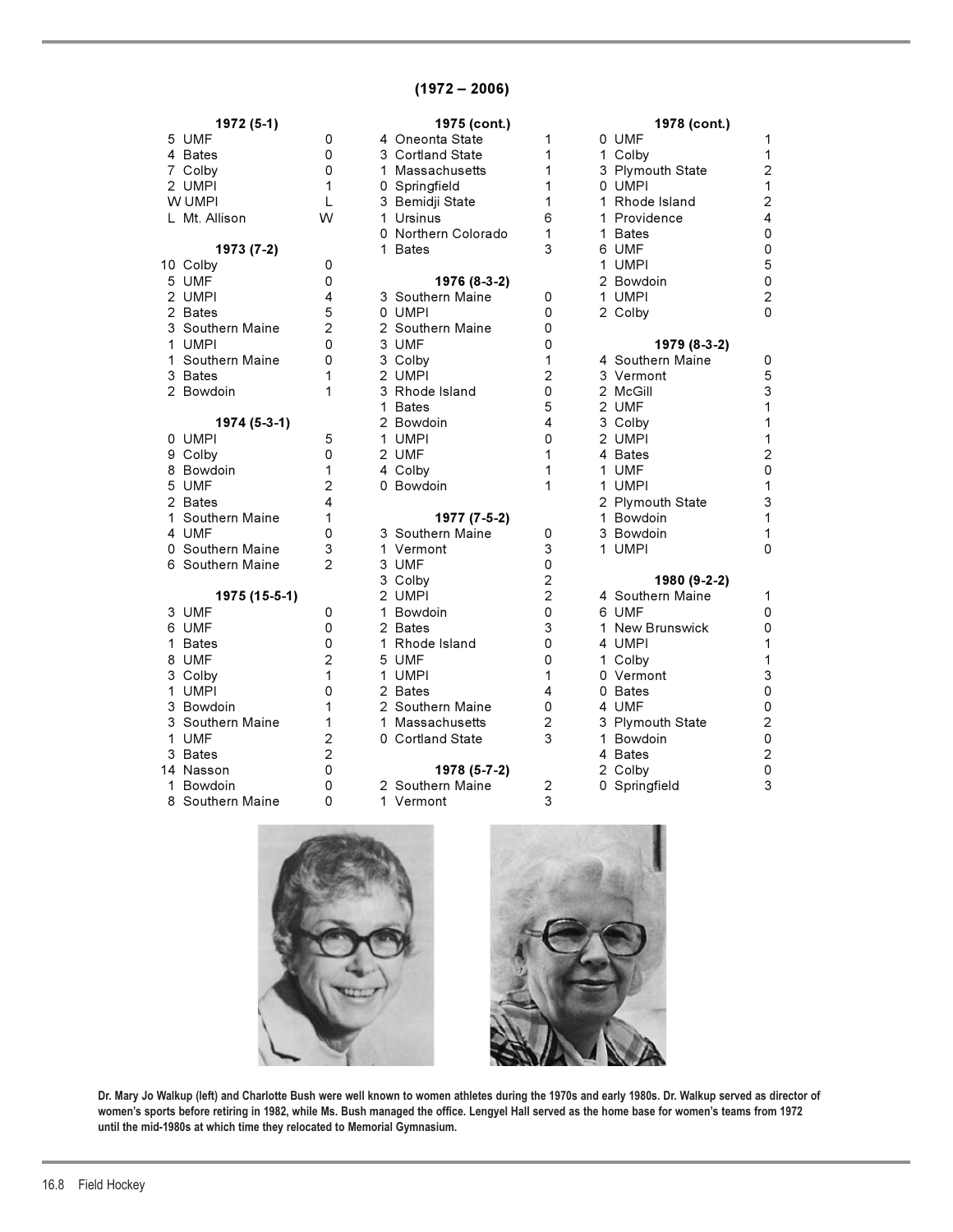| 1981 (9-6)                                                                                                                                                                                                                                                                                                                                                                                                                                                                           |                                                                                                                                                                                     |
|--------------------------------------------------------------------------------------------------------------------------------------------------------------------------------------------------------------------------------------------------------------------------------------------------------------------------------------------------------------------------------------------------------------------------------------------------------------------------------------|-------------------------------------------------------------------------------------------------------------------------------------------------------------------------------------|
| Massachusetts<br>0<br>3<br>Southern Maine<br>5<br>7<br><b>UMF</b><br><b>UMPI</b><br>$\overline{c}$<br>Colby<br>3<br>4<br>Vermont<br><b>Bates</b><br>3<br><b>UMF</b><br>0<br>Springfield<br>0<br>Providence<br>1<br><b>New Brunswick</b><br>1<br>Plymouth State<br>$\overline{c}$<br>Bowdoin<br>4<br><b>UMF</b><br>1<br>Bowdoin                                                                                                                                                       | 4<br>0<br>0<br>0<br>0<br>4<br>1<br>$\mathbf{1}$<br>8<br>3<br>4<br>3<br>0<br>1<br>0                                                                                                  |
| 1982 (7-8-2)<br>1<br>New Hampshire<br>$\overline{c}$<br><b>Boston College</b><br>$\mathbf 1$<br><b>Bridgewater State</b><br>3<br><b>UMPI</b><br>3<br>Colby<br>$\overline{1}$<br>Vermont<br>$\overline{c}$<br><b>Bates</b><br>0<br>Massachusetts<br>$\mathbf 1$<br>Providence<br>4<br>Southern Maine<br>$\mathbf 1$<br><b>Plymouth State</b><br>$\overline{c}$<br>Bowdoin<br>$\overline{c}$<br><b>UMF</b><br>3<br>Bridgeport<br>0<br>Southern Connecticut<br>5<br>Colby<br>0<br>Bates | 2321122221<br>$\mathbf{1}$<br>$\mathbf{1}$<br>1<br>o<br>$\mathbf{1}$<br>$\frac{2}{2}$                                                                                               |
| 1983 (5-8-3)<br>New Hampshire<br>0<br>$\overline{\mathbf{c}}$<br><b>Boston College</b><br>$\overline{a}$<br>Northeastern<br>0<br><b>Bridgewater State</b><br>0<br>Brown<br>5 UMPI<br>3<br>Vermont<br>0<br>Fairfield<br>0<br>Bates<br>$\overline{c}$<br>Massachusetts<br>$\overline{c}$<br>Providence<br>1<br>Southern Maine<br>$\mathbf{1}$<br><b>Plymouth State</b><br>3<br><b>UMF</b><br>Colby<br>4<br>0<br>Bowdoin                                                                | $\overline{c}$<br>3<br>$\begin{array}{c} 0 \\ 0 \\ 2 \\ 4 \end{array}$<br>$\overline{\mathbf{c}}$<br>$\overline{c}$<br>0<br>4<br>3<br>1<br>$\overline{c}$<br>1<br>$\mathbf{1}$<br>1 |
| 1984 (7-6)<br>0<br>New Hampshire<br>1<br><b>Boston College</b><br>3<br>3<br>Northeastern<br>UMPI<br>$\overline{\mathbf{c}}$<br><b>Holy Cross</b><br>$\mathbf 1$<br>LaSalle<br>3<br><b>Bates</b><br>0<br>Massachusetts<br>$\mathbf{1}$<br>Providence<br>3<br>Southern Maine<br>$\mathbf 1$<br>Plymouth State                                                                                                                                                                          | 4<br>2100205212                                                                                                                                                                     |

| 1981 (9-6)                      |                     | 1984 (cont.)                          |                | 1987 (cont.)                  |                                |
|---------------------------------|---------------------|---------------------------------------|----------------|-------------------------------|--------------------------------|
| 0 Massachusetts                 | 4                   | 4 Colby                               | 1              | 0 North Carolina              | 8                              |
| 3 Southern Maine                | 0                   |                                       |                | 0 James Madison               | 0                              |
| 5 UMF                           | 0                   | 1985 (10-11-1)                        |                | 3 Duke                        | $\mathsf 3$                    |
| 7 UMPI                          | 0                   | 0 New Hampshire                       | $\overline{7}$ | 0 Springfield                 | 3                              |
| 2 Colby                         | 0                   | 3 UMPI                                | 0              | 0 Providence                  | 4                              |
| 3 Vermont                       | 4                   | 0 Connecticut                         | 5              | 1 Boston College              | $\overline{2}$                 |
| 4 Bates                         | 1                   | 0 Michigan State                      | $\overline{2}$ |                               |                                |
| 3 UMF                           | 1                   | 4 UMF                                 | 0              | 1988 (7-10)                   |                                |
| 0 Springfield                   | 8                   | 0 Boston U.                           | 4              | 0 North Carolina              | 3                              |
| 0 Providence                    | 3                   | 0 Northeastern                        | 3              | 0 Boston U.                   | $\overline{c}$                 |
| 1 New Brunswick                 | 4                   | 2 Vermont                             | 1              | 2 Springfield                 | 1                              |
| 1 Plymouth State                | 3                   | 7 UMass/Lowell                        | 0              | 3 Holy Cross                  | $\mathbf{1}$                   |
|                                 |                     |                                       |                |                               | 3                              |
| 2 Bowdoin                       | 0                   | 0 Colgate                             | 1<br>0         | 0 Massachusetts               |                                |
| 4 UMF                           | 1                   | 3 Holy Cross                          | 3              | 3 California                  | $\overline{c}$<br>3            |
| 1 Bowdoin                       | 0                   | 0 Massachusetts                       |                | 1 Pacific                     | $\overline{c}$                 |
|                                 |                     | 4 Southern Maine                      | 1              | 1 Chico State                 |                                |
| 1982 (7-8-2)                    |                     | 3 Plymouth State                      | $\overline{2}$ | 1 Stanford                    | $\overline{c}$                 |
| 1 New Hampshire                 | 2                   | 0 Providence                          | 0              | 2 UMass/Lowell                | 0                              |
| 2 Boston College                | 3                   | 0 St. Joseph's/PA                     | $\overline{2}$ | 0 Lock Haven State            | 5                              |
| 1 Bridgewater State             | $\overline{2}$      | 0 Richmond                            | 1              | 0 Providence                  | 4                              |
| 3 UMPI                          | 1                   | 4 LaSalle                             | $\overline{2}$ | 2 Fairfield                   | 0                              |
| 3 Colby                         | 1                   | 3 C. W. Post                          | 0              | 2 Hofstra                     | 1                              |
| 1 Vermont                       | $\overline{2}$      | 1 Bucknell                            | $\overline{2}$ | 2 Vermont                     | 1                              |
| 2 Bates                         | $\overline{2}$      | 5 Fairfield                           | 1              | 0 New Hampshire               | 1                              |
| 0 Massachusetts                 | $\overline{2}$      | 0 Boston College                      | 3              | 2 Boston College              | 5                              |
| 1 Providence                    | $\overline{2}$      |                                       |                |                               |                                |
| 4 Southern Maine                | 1                   | 1986 (15-8)                           |                | 1989 (4-13-1)                 |                                |
| 1 Plymouth State                | 1                   | 0 Syracuse                            | 1              | 0 New Hampshire               | 3                              |
| 2 Bowdoin                       | 1                   | 3 Colgate                             | 1              | 0 Colgate                     | $\mathsf 3$                    |
| 2 UMF                           | 1                   | 0 Lock Haven State                    | 1              | 1 Connecticut                 | 3                              |
| 3 Bridgeport                    | 0                   | 3 Michigan State                      | $\overline{c}$ | 0 Boston U.                   | $\overline{c}$                 |
| 0 Southern Connecticut          | 1                   | 5 UMF                                 | 0              | 3 Southwest Missouri          | $\overline{c}$                 |
| 5 Colby                         | $\overline{c}$      | 3 Holy Cross                          | 0              | 1 St. Louis                   | $\overline{c}$                 |
| 0 Bates                         | $\overline{2}$      | 3 Boston U.                           | 0              | 2 Miami/Ohio                  | $\overline{c}$                 |
|                                 |                     | 3 Vermont                             | $\overline{c}$ | 3 Louisville                  | $\overline{c}$                 |
| 1983 (5-8-3)                    |                     | 3 Siena                               | 0              | 2 Ball State                  | $\mathbf{1}$                   |
| 0 New Hampshire                 | 2                   | 0 Southern Maine                      | 1              | 1 Boston College              | 4                              |
| 2 Boston College                | 3                   | 3 New Hampshire                       | 5              | 0 Massachusetts               | 9                              |
| 2 Northeastern                  | 0                   | 2 Massachusetts                       | 4              | 0 Hofstra                     | 5                              |
| 0 Bridgewater State             | 0                   | 0 UMass/Lowell                        | 1              | 0 Providence                  | 1                              |
| 0 Brown                         | $\overline{2}$      | 2 Hofstra                             | 0              | 1 Vermont                     | $\overline{c}$                 |
| 5 UMPI                          | 4                   | 1 William & Mary                      | 0              | 1 Northeastern                | 4                              |
| 3 Vermont                       | $\mathbf 2$         | 2 North Carolina                      | 3              | 5 Fairfield                   | 3                              |
| 0 Fairfield                     | 2                   | 1 Virginia                            | $\overline{2}$ | 0 Holy Cross                  | 2                              |
| 0 Bates                         | 0                   | 4 Richmond                            | 0              | 1 Springfield                 | 2                              |
| 2 Massachusetts                 | 4                   | 1 Virginia Commonwealth 0             |                |                               |                                |
| 2 Providence                    | 3                   | 2 Northeastern                        | 1              | 1990 (8-11-2)                 |                                |
| 1 Southern Maine                | 1                   | 4 Fairfield                           | 1              | 0 lowa                        | 6                              |
| 1 Plymouth State                | $\overline{c}$      | 1 Syracuse                            | 0              | 1 Miami/Ohio                  | 0                              |
| 3 UMF                           | 1                   | 4 Lock Haven State                    | 2              | 3 Keene State                 | 0                              |
| 4 Colby                         | 1                   |                                       |                | 3 Toledo                      | $\mathbf{1}$                   |
| 0 Bowdoin                       | 1                   | 1987 (6-10-4)                         |                | 2 St. Louis                   | 3                              |
|                                 |                     | 2 Colgate                             | 1              | 0 Colgate                     | 0                              |
| 1984 (7-6)                      |                     | 2 New Hampshire                       | 4              | 0 New Hampshire               | 1                              |
| 0 New Hampshire                 | 4                   | 2 Toledo                              | 3              | 2 Drexel                      | 1                              |
| 1 Boston College                | $\overline{c}$      | 3 Kent State                          | 0              | 1 Rhode Island                | 1                              |
| 3 Northeastern                  | 1                   | 1 Holy Cross                          | 0              | 0 Syracuse                    | 1                              |
| 3 UMPI                          | 0                   | 0 Boston U.                           | 3              | 3 Stanford                    | 1                              |
|                                 | 0                   | 1 Vermont                             | 0              | 4 Southwest Missouri          | 0                              |
| 2 Holy Cross                    |                     |                                       |                |                               |                                |
| 1 LaSalle                       | 2<br>0              | 2 Southern Maine<br>0 Fairfield       | 0<br>0         | 3 Chico State<br>2 Providence | 0<br>$\ensuremath{\mathsf{3}}$ |
| 3 Bates                         | 5                   |                                       | $\overline{c}$ |                               | $\mathbf 2$                    |
| 0 Massachusetts<br>1 Providence | $\overline{2}$      | 0 Massachusetts<br>1 Lock Haven State | $\overline{2}$ | 1 Boston U.<br>1 Duke         | 4                              |
|                                 | 1                   | 1 Hofstra                             | 3              | 0 Northeastern                | $\mathbf 1$                    |
| 3 Southern Maine                |                     |                                       |                |                               |                                |
| 1 Plymouth State                | $\overline{c}$<br>0 | 3 C.W. Post                           | 1<br>3         | 2 Vermont                     | 3<br>$\overline{a}$            |
| 2 UMF                           |                     | 3 UMass/Lowell                        |                | 0 Springfield                 |                                |

| C<br>C<br>3<br>0<br>0<br>1                                                             | 1907 (CONL.)<br>North Carolina<br>James Madison<br>Duke<br>Springfield<br>Providence<br><b>Boston College</b>                                                                                                                                                                                            | 8<br>0<br>3<br>3<br>4<br>$\overline{c}$                                                                                           |
|----------------------------------------------------------------------------------------|----------------------------------------------------------------------------------------------------------------------------------------------------------------------------------------------------------------------------------------------------------------------------------------------------------|-----------------------------------------------------------------------------------------------------------------------------------|
| ) ) ) ) ) ) ) ) ) ) ) ) ) )<br>1<br>1                                                  | 1988 (7-10)<br>North Carolina<br>Boston U.<br>Springfield<br><b>Holy Cross</b><br>Massachusetts<br>California<br>Pacific<br>Chico State<br>Stanford<br>UMass/Lowell<br>Lock Haven State<br>Providence<br>Fairfield<br>Hofstra<br>Vermont<br>New Hampshire<br><b>Boston College</b>                       | 321132322054<br>0<br>$\overline{\mathbf{1}}$<br>$\mathbf{1}$<br>$\mathbf{1}$<br>5                                                 |
| ) ) 1 ) 3 1 2 3 2 1<br>ว<br>ว<br>1<br>1<br>1<br>5<br>C<br>1                            | 1989 (4-13-1)<br>New Hampshire<br>Colgate<br>Connecticut<br>Boston U.<br>Southwest Missouri<br>St. Louis<br>Miami/Ohio<br>Louisville<br><b>Ball State</b><br><b>Boston College</b><br>Massachusetts<br>Hofstra<br>Providence<br>Vermont<br>Northeastern<br>Fairfield<br><b>Holy Cross</b><br>Springfield | 333222214<br>9<br>5<br>$\mathbf{1}$<br>$\begin{array}{c}\n2 \\ 4 \\ 3\n\end{array}$<br>$\overline{2}$<br>2                        |
| J<br>1 3 3 2 0 0 2 1 0 3 4 3<br>$\frac{2}{1}$<br>1<br>$\mathfrak{O}$<br>$\overline{2}$ | 1990 (8-11-2)<br>Iowa<br>Miami/Ohio<br>Keene State<br>Toledo<br>St. Louis<br>Colgate<br>New Hampshire<br>Drexel<br>Rhode Island<br>Syracuse<br>Stanford<br>Southwest Missouri<br>Chico State<br>Providence<br>Boston U.<br>Duke<br>Northeastern<br>Vermont                                               | 6<br>0<br>0<br>$\frac{1}{1}$<br>3<br>0<br>1<br>1<br>1<br>1<br>1<br>0<br>0<br>$\begin{array}{c} 3 \\ 2 \\ 4 \\ 1 \end{array}$<br>3 |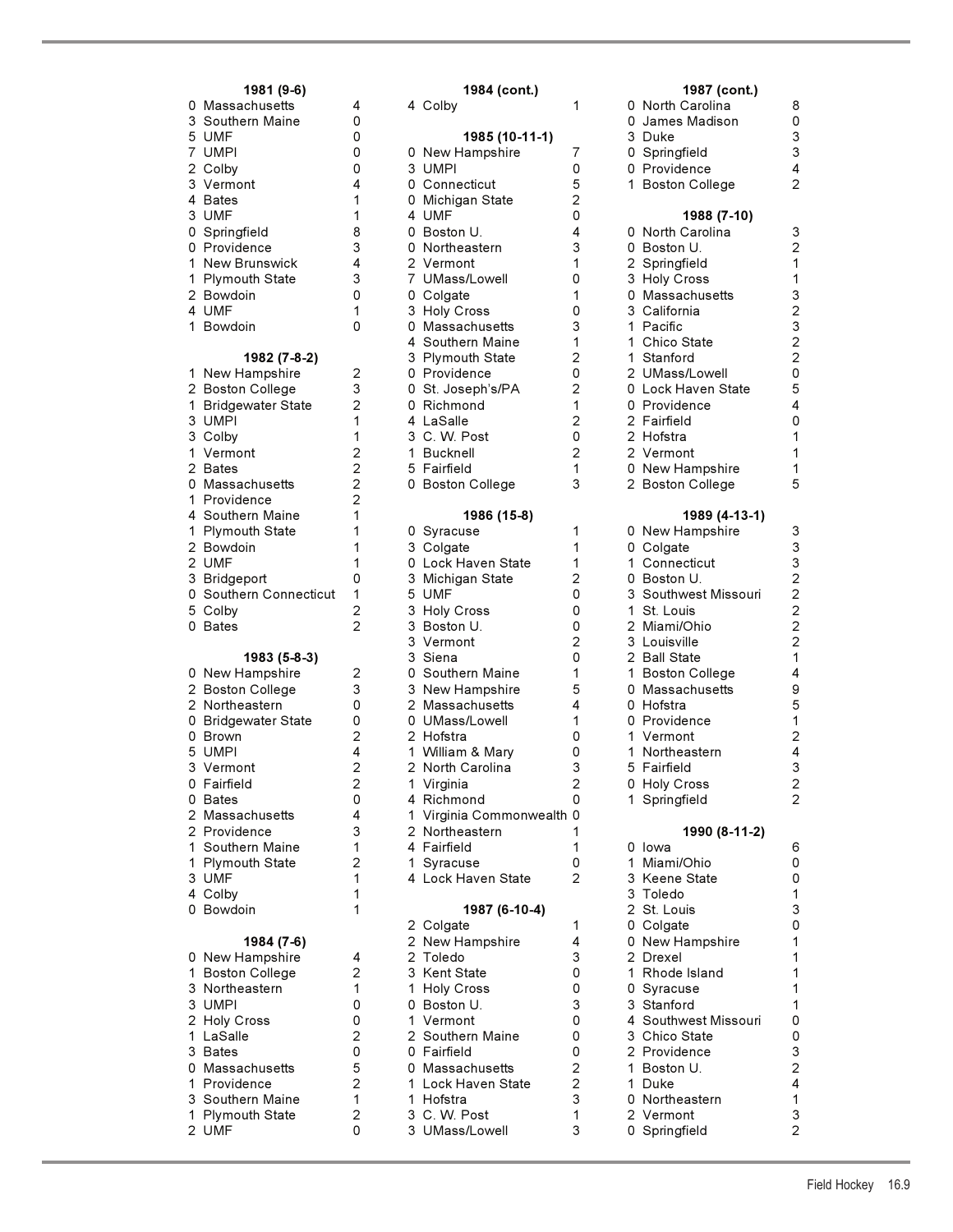# **1990 (cont.)** 1994 (cont.) 2 Central Michigan 0<br>1 Ohio State 1 1992 (6-9-2) 0 Providence 1<br>1 2 Springfield 0 **1994 (14-6-1)** 2 Yale 1

0 Temple 1 2 Harvard 1 2 1 3 Colgate 1 0 Holy Cross 0<br>3 Pacific 0 3 Pacific 0

## 4 Ohio State 1 1 Michigan 0 1 Providence 2 0 Massachusetts 4 3 Davis & Elkins 0 3 Davis 2 Richmond 2 Richmond 1 6 Davis & Elkins 1 **1991 (9-7-1)** 1 Dartmouth 0 2 Rider 1 4 Drexel 0 1 Towson 0 1 Springfield 2 0 Delaware 3 1 4 Dartmouth 0 2 Boston U. 1 0 Boston U. 1 5 UMass/Lowell 1 0 Massachusetts 1<br>1 Q. W. Post 1 Northeastern 2 4 C. W. Post 0 1 Northeastern 2<br>0 Providence 3 2 Providence 1 2 Providence 3 Fairfield 0 1 Rhode Island 0 1 Delaware 0 1 Vermont 0 3 Bucknell 1 0 Drexel 1 0 New Hampshire 2<br>1 0 Boston U. 3 0 Rutgers 1 0 Boston U. 3 0 Rutgers 1 2 Hofstra 0 1 Boston College 0 2 Hofstra 0 5 Drexel 0 2 Northeastern 2 3 Rider 2 2 Virginia Commonwealth 0 1 Dartmouth 0 Vermont 1 0 Northeastern 4 1 New Hampshire 2 **1995 (12-8)** 6 Holy Cross 4 1 Ohio State **4** 2 Stanford 1 1 Dartmouth 2 **1998 (11-7)** 0 Boston College 1 3 Towson 1 0 Ohio State **4** 2 Delaware 1 1 1 James Madison 3 1 Boston U. 2 2 Holy Cross 1 3 Hofstra 0 0 William & Mary 1 1 Yale 2 0 C. W. Post 0 0 James Madison 3<br>1 Colgate 0 3 Vermont 1 1 Colgate 0 3 Vermont 1 4 Virginia Commonwealth 1 0 Providence 1 0 Providence 1 1 Delaware 2 2 New Hampshire 0 1 Drexel 1 2 Holy Cross 1<br>1 3 New Hampshire 1 2 4 Hofstra 0 Boston U. 2 4 Hofstra 2 0 Boston U. 3 3 Yale 1 4 Drexel 0 0 American U. 2 0 Northeastern 2 3 Yale 2<br>2 New Hampshire 5 0 Boston College 1 2 New Hampshire 5 0 Boston College 1 1 Vermont 0 0 0 Northeastern 2 2 UMass/Lowell 0 1 Harvard 0 1 Towson 0 3 Fairfield 0 1 Boston U. 4 0 Rutgers 1 7 Hofstra 1 **1996 (17-5) 1993 (11-6-1)** 5 Colgate 0 **1993 (11-6-1)** 5 Colgate 0 **1** 0 Syracuse 1 LaSalle 0 4 Rhode Island 1 0 Ohio U. 3 4 Fairfield 1 0 2 Holy Cross 1<br>1 2 Harvard 2 1 2 3 Towson 2 2 Harvard 1 3 Towson 2 0 Fairfield 1 2 Dartmouth 1 5 Delaware 2 2<br>1 0 Boston U. 2 Springfield 0 3 Providence 2 1 Drexel 0 1 Boston College 2 1 Delaware 2 2 Vermont 1 0 Boston U. 4 1 Boston U. 0 4 Yale 3 1 James Madison 5 1 Holy Cross 1 0 6 New Hampshire 1 0<br>1 Yale 1 1 0 2 Dartmouth 1 1 0 2 Dartmouth<br>2 7 Hofstra 1 Northeastern 2 7 Hofstra 0 5 Vermont 0 2 Vermont 0 1 Drexel 0 4 Colgate 2 1 New Hampshire 1 5 Richmond 0 3 1 0 3 1 0 3 1 1 3 3 4 Virginia Commonwealth 0 1 Michigan State 3 4 Virginia Commonwealth 0 0 0 1 Northeastern 1 0 Michigan 3 4 William & Mary 1 0 New Hampshire 1 0 Northeastern 1 Northeastern 3 2 Delaware 0

|                                                                                                          | 1997 (12-8)                                                                                                                                                                                                                                                                                                  |                                                                                                                                           |
|----------------------------------------------------------------------------------------------------------|--------------------------------------------------------------------------------------------------------------------------------------------------------------------------------------------------------------------------------------------------------------------------------------------------------------|-------------------------------------------------------------------------------------------------------------------------------------------|
| 1.<br>6<br>0                                                                                             | Providence<br>3 Colgate<br>Davis & Elkins<br>4 Yale<br>1 Towson<br>0 Delaware<br>0 Boston U.<br>1 American U.<br>0 Dartmouth<br>2 Vermont<br>4 New Hampshire<br>3 Bucknell<br>4 Rhode Island<br>2 Hofstra<br>5 Drexel<br>2 Virginia Commonwealth<br>1 Duke<br>0 Northeastern<br>6 Holy Cross<br>Northeastern | 2<br>1<br>1<br>1<br>0<br>3<br>$1220$<br>3<br>$\mathbf 1$<br>$\frac{2}{0}$<br>0<br>0<br>$\overline{c}$<br>4<br>4<br>5                      |
|                                                                                                          | 1998 (11-7)                                                                                                                                                                                                                                                                                                  |                                                                                                                                           |
| 4<br>3<br>4<br>$\mathbf{1}$<br>3<br>$\overline{7}$                                                       | Providence<br>Temple<br>4 Ohio U.<br>2 Holy Cross<br>1 Yale<br>2 Rhode Island<br>Virginia Commonwealth<br>2 Vermont<br>1 Dartmouth<br>5 New Hampshire<br>0 Boston U.<br>0 American U.<br>0 James Madison<br>2 Northeastern<br>0 Delaware<br>Towson<br>Drexel<br>Hofstra                                      | 1<br>$\overline{c}$<br>1<br>$\frac{1}{2}$<br>0<br>$\mathbf 1$<br>1<br>$\overline{c}$<br>132530<br>$\overline{\mathbf{c}}$<br>$\mathbf{1}$ |
|                                                                                                          | 1999 (9-10)                                                                                                                                                                                                                                                                                                  |                                                                                                                                           |
| 0<br>0<br>2<br>0<br>3<br>3<br>$\frac{2}{2}$<br>0<br>1<br>$\mathbf{1}$<br>1<br>5<br>4<br>3<br>0<br>0<br>4 | lowa<br>Ohio U.<br>Sacred Heart<br>Fairfield<br>Southwest Missouri<br>Dartmouth<br>Syracuse<br>Rhode Island<br>Boston U.<br>James Madison<br>Hofstra<br>Drexel<br>Vermont<br>Colgate<br><b>Holy Cross</b><br>Northeastern<br>New Hampshire<br>Towson                                                         | 2<br>3<br>0<br>1<br>0<br>6<br>1<br>0<br>4522022<br>$\overline{1}$<br>1<br>1                                                               |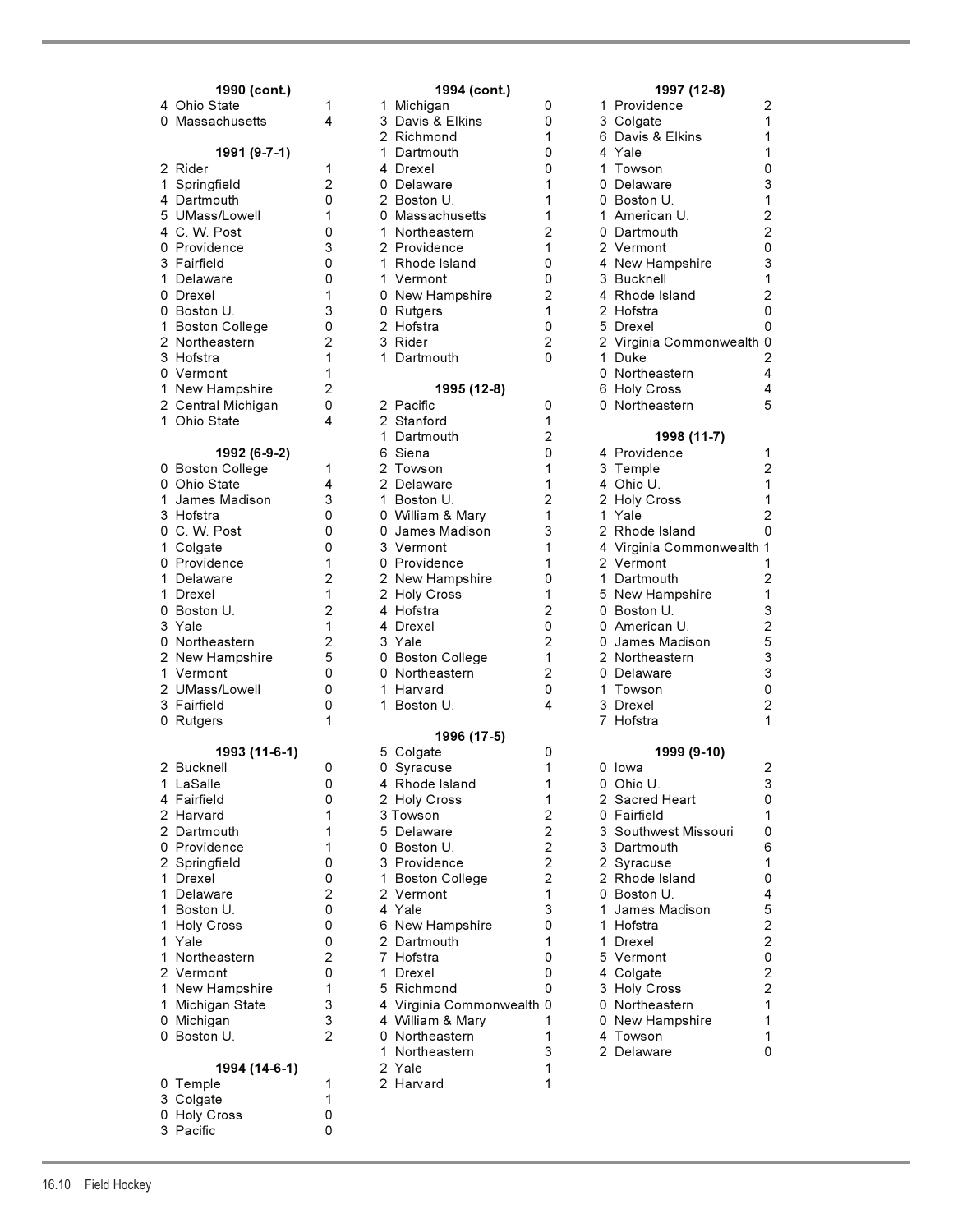## **2000 (8-11) 2002 (cont.) 2004 (cont.)**

| 0<br>$\frac{5}{2}$<br>3<br>$\overline{1}$<br>4<br>0<br>1<br>4<br>1<br>$\frac{2}{3}$<br>$\overline{c}$<br>3<br>0<br>1<br>1<br>$\overline{c}$<br>4 | Michigan<br>Providence<br>Kent State<br>St. Joseph's/PA<br>Quinnipiac<br>Colgate<br>Boston U.<br>Dartmouth<br>Hofstra<br>Drexel<br>Albany<br>Vermont<br>Pacific<br>Fairfield<br>Rhode Island<br>Northeastern<br>New Hampshire<br>Towson<br>Delaware |
|--------------------------------------------------------------------------------------------------------------------------------------------------|-----------------------------------------------------------------------------------------------------------------------------------------------------------------------------------------------------------------------------------------------------|
|                                                                                                                                                  | 2001 (10-8)                                                                                                                                                                                                                                         |
| 0                                                                                                                                                | Iowa                                                                                                                                                                                                                                                |
| 3                                                                                                                                                | Colgate<br>Temple                                                                                                                                                                                                                                   |
| 3<br>0<br>5                                                                                                                                      | Michigan<br>Albany                                                                                                                                                                                                                                  |
| $\mathbf{1}$<br>$\overline{1}$                                                                                                                   | Delaware<br>Towson                                                                                                                                                                                                                                  |
| $\overline{c}$<br>$\frac{1}{7}$                                                                                                                  | Drexel<br>Hofstra<br>Boston U.                                                                                                                                                                                                                      |
| $\overline{c}$                                                                                                                                   | Rhode Island<br>Quinnipiac                                                                                                                                                                                                                          |
| $\begin{array}{c} 3 \\ 5 \\ 1 \end{array}$                                                                                                       | Vermont<br>Northeastern                                                                                                                                                                                                                             |
| 3<br>1                                                                                                                                           | 0 Boston College<br>4 New Hampshire<br>Providence                                                                                                                                                                                                   |

| 1 Southwest Missouri | 3 |
|----------------------|---|
| 5 St. Louis          | ŋ |
| 2 Indiana            | 1 |
| 2 Holy Cross         | ŋ |
| 4 Rhode Island       | ŋ |
| 4 Rhode Island       | ŋ |
| 6 Dartmouth          |   |

|                      |                           | $\sim$ $\sim$ $\sim$ $\sim$ $\sim$ $\sim$ |                | $-00 + 10$         |
|----------------------|---------------------------|-------------------------------------------|----------------|--------------------|
| 0 Michigan           | 2                         | 2 Hofstra                                 | 0              | 3 New Hampshire    |
| 5 Providence         | 0                         | 3 Quinnipiac                              | 1              | 2 Boston U.        |
| 2  Kent State        | 4                         | 2 Providence                              | 1              | 4 Holy Cross       |
| 3 St. Joseph's/PA    | 0                         | 1 Boston U.                               | 4              | 4 Vermont          |
| 1 Quinnipiac         | 2                         | 1 Cornell                                 | 0              | 2 Albany           |
| 4 Colgate            | 0                         | 2 Sacred Heart                            | 0              | 1 Northeastern     |
| 0 Boston U.          | $\overline{c}$            | 2 Northeastern                            | 1              | 2 Colgate          |
| 1 Dartmouth          | $\overline{c}$            | 6 Albany                                  | $\overline{c}$ | 1 Northeastern     |
| 4 Hofstra            | $\ensuremath{\mathsf{3}}$ | 1 Vermont                                 | 0              |                    |
| 1 Drexel             | $\overline{c}$            | 1 New Hampshire                           | 2              | 2005 (13-7)        |
| 2 Albany             | 5                         | 4 New Hampshire                           | 3              | 5 Sacred Heart     |
| 3 Vermont            | 4                         | 0 Northeastern                            | 4              | 0 Connecticut      |
| 2 Pacific            | 0                         |                                           |                | 2 Fairfield        |
| 3 Fairfield          | 1                         | 2003 (15-6)                               |                | 1 Hofstra          |
| 0 Rhode Island       | $\overline{c}$            | 3 Davidson                                | 1              | 2 Columbia         |
| 1 Northeastern       | $\overline{\mathbf{c}}$   | 1 Temple                                  | 2              | 3 Ohio U.          |
| 1 New Hampshire      | 3                         | 2 Fairfield                               | 0              | 0 Ohio State       |
| 2 Towson             | 1                         | 4 Siena                                   | 1              | 2 Massachusetts    |
| 4 Delaware           | 3                         | 2 Quinnipiac                              | 1              | 5 Providence       |
|                      |                           | 3 Georgetown                              | 2              | 3 Albany           |
| 2001 (10-8)          |                           | 1 Towson                                  | $\overline{c}$ | 2 Rhode Island     |
| 0 Iowa               | 2                         | 3 Rhode Island                            | $\overline{2}$ | 1 Vermont          |
| 3 Colgate            | 1                         | 2 Providence                              | 1              | 1 Quinnipiac       |
| 3 Temple             | 4                         | 3 Dartmouth                               | 2              | 3 New Hampshire    |
| 0 Michigan           | $\mathbf{1}$              | 1 Ohio State                              | 2              | 1 Dartmouth        |
| 5 Albany             | 1                         | 3 UMBC                                    | 1              | 3 UMBC             |
| 1 Delaware           | 4                         | 2 Boston U.                               | 1              | 1 Georgetown       |
| 1 Towson             | 0                         | 4 Sacred Heart                            | 0              | 1 Boston U.        |
| 2 Drexel             | 1                         | 0 Northeastern                            | 4              | 1 Albany           |
| 1 Hofstra            | $\overline{2}$            | 4 Colgate                                 | 2              | 1 Boston U.        |
| 7 Boston U.          | $\mathbf{1}$              | 2 New Hampshire                           | 3              |                    |
| 2  Rhode Island      | 0                         | 2 Vermont                                 | 0              | 2006 (8-11)        |
| 3 Quinnipiac         | $\overline{c}$            | 7 Albany                                  | 0              | 2 Sacred Heart     |
| 5 Vermont            | 1                         | 2 New Hampshire                           | 0              | 3 Rhode Island     |
| 1 Northeastern       | 5                         | 0 Northeastern                            | $\overline{2}$ | 1 Fairfield        |
| 0 Boston College     | 1                         |                                           |                | 2 Missouri State   |
| 4 New Hampshire      | 3                         | 2004 (12-7)                               |                | 3 Northwestern     |
| 3 Providence         | 1                         | 2 Ohio State                              | 1              | 1 Hofstra          |
| 1 Northeastern       | 2                         | 3 Michigan                                | 4              | 1 Central Michigan |
|                      |                           | 3 Sacred Heart                            | $\overline{c}$ | 0 Indiana          |
| 2002 (15-4)          |                           | 2 Providence                              | 3              | 1 Providence       |
| 1 Southwest Missouri | 3                         | 3 Fairfield                               | 0              | 0 Quinnipiac       |
| 5 St. Louis          | 0                         | 1 Temple                                  | 0              | 0 Albany           |
| 2 Indiana            | 1                         | 2 Dartmouth                               | 1              | 3 Vermont          |
| 2 Holy Cross         | 0                         | 2 Harvard                                 | 0              | 1 Cornell          |
| 4  Rhode Island      | 0                         | 0 Massachusetts                           | 1              | 1 New Hampshire    |
| 4 Rhode Island       | 0                         | 5 UMBC                                    | 1              | 0 Boston College   |
| 6 Dartmouth          | 1                         | 4 Rhode Island                            | 0              | 2 UMBC             |
|                      |                           |                                           |                |                    |

| $1000 (0 - 1)$       |                | 2002 (00114 <i>)</i>          |                         | $1007$ (00114)              |                         |
|----------------------|----------------|-------------------------------|-------------------------|-----------------------------|-------------------------|
| 0 Michigan           | 2              | 2 Hofstra                     | 0                       | 3 New Hampshire             | 1                       |
| 5 Providence         | 0              | 3 Quinnipiac                  | 1                       | 2 Boston U.                 | 3                       |
| 2 Kent State         | 4              | 2 Providence                  | 1                       | 4 Holy Cross                | 1                       |
| 3 St. Joseph's/PA    | 0              | 1 Boston U.                   | 4                       | 4 Vermont                   | 1                       |
| 1 Quinnipiac         | 2              | 1 Cornell                     | 0                       | 2 Albany                    | 1                       |
| 4 Colgate            | 0              | 2 Sacred Heart                | 0                       | 1 Northeastern              | $\overline{\mathbf{c}}$ |
| 0 Boston U.          | 2              | 2 Northeastern                | 1                       | 2 Colgate                   | 3                       |
| 1 Dartmouth          | $\overline{c}$ | 6 Albany                      | $\overline{2}$          | 1 Northeastern              | 2                       |
| 4 Hofstra            | 3              | 1 Vermont                     | 0                       |                             |                         |
| 1 Drexel             | $\overline{2}$ | 1 New Hampshire               | 2                       | 2005 (13-7)                 |                         |
| 2 Albany             | 5              | 4 New Hampshire               | 3                       | 5 Sacred Heart              | 2                       |
| 3 Vermont            | 4              | 0 Northeastern                | 4                       | 0 Connecticut               | $\overline{7}$          |
| 2 Pacific            | 0              |                               |                         | 2 Fairfield                 | 1                       |
| 3 Fairfield          | 1              | 2003 (15-6)                   |                         | 1 Hofstra                   | 3                       |
| 0 Rhode Island       | 2              | 3 Davidson                    | 1                       | 2 Columbia                  | 1                       |
| 1 Northeastern       | $\overline{2}$ | 1 Temple                      | $\overline{2}$          | 3 Ohio U.                   | $\mathbf 2$             |
| 1 New Hampshire      | 3              | 2 Fairfield                   | 0                       | 0 Ohio State                | 6                       |
| 2 Towson             | 1              | 4 Siena                       | 1                       | 2 Massachusetts             | 1                       |
| 4 Delaware           | 3              | 2 Quinnipiac                  | 1                       | 5 Providence                | 3                       |
|                      |                | 3 Georgetown                  | $\overline{\mathbf{c}}$ | 3 Albany                    | $\mathbf 2$             |
| 2001 (10-8)          |                | 1 Towson                      | 2                       | 2 Rhode Island              | 3                       |
| 0 lowa               | 2              | 3 Rhode Island                | $\overline{2}$          | 1 Vermont                   | 0                       |
| 3 Colgate            | 1              | 2 Providence                  | 1                       | 1 Quinnipiac                | 2                       |
| 3 Temple             | 4              | 3 Dartmouth                   | 2                       | 3 New Hampshire             | $\overline{c}$          |
| 0 Michigan           | 1              | 1 Ohio State                  | $\overline{2}$          | 1 Dartmouth                 | 0                       |
| 5 Albany             | 1              | 3 UMBC                        | $\mathbf{1}$            | 3 UMBC                      | 0                       |
| 1 Delaware           | 4              |                               | 1                       |                             | 0                       |
| 1 Towson             | 0              | 2 Boston U.<br>4 Sacred Heart | 0                       | 1 Georgetown<br>1 Boston U. | 3                       |
|                      |                |                               |                         |                             |                         |
| 2 Drexel             | 1              | 0 Northeastern                | 4                       | 1 Albany                    | 0                       |
| 1 Hofstra            | 2              | 4 Colgate                     | 2                       | 1 Boston U.                 | 3                       |
| 7 Boston U.          | 1              | 2 New Hampshire               | 3                       |                             |                         |
| 2 Rhode Island       | 0              | 2 Vermont                     | 0                       | 2006 (8-11)                 |                         |
| 3 Quinnipiac         | 2              | 7 Albany                      | 0                       | 2 Sacred Heart              | 1                       |
| 5 Vermont            | 1              | 2 New Hampshire               | 0                       | 3 Rhode Island              | 2                       |
| 1 Northeastern       | 5              | 0 Northeastern                | 2                       | 1 Fairfield                 | $\overline{c}$          |
| 0 Boston College     | 1              |                               |                         | 2 Missouri State            | 0                       |
| 4 New Hampshire      | 3              | 2004 (12-7)                   |                         | 3 Northwestern              | 4                       |
| 3 Providence         | 1              | 2 Ohio State                  | 1                       | 1 Hofstra                   | 3                       |
| 1 Northeastern       | 2              | 3 Michigan                    | 4                       | 1 Central Michigan          | $\overline{c}$          |
|                      |                | 3 Sacred Heart                | $\overline{2}$          | 0 Indiana                   | 3                       |
| 2002 (15-4)          |                | 2 Providence                  | 3                       | 1 Providence                | 4                       |
| 1 Southwest Missouri | 3              | 3 Fairfield                   | 0                       | 0 Quinnipiac                | $\mathbf 2$             |
| 5 St. Louis          | 0              | 1 Temple                      | 0                       | 0 Albany                    | 3                       |
| 2 Indiana            | 1              | 2 Dartmouth                   | 1                       | 3 Vermont                   | $\overline{c}$          |
| 2 Holy Cross         | 0              | 2 Harvard                     | 0                       | 1 Cornell                   | 0                       |
| 4 Rhode Island       | 0              | 0 Massachusetts               | $\mathbf{1}$            | 1 New Hampshire             | 0                       |
| 4 Rhode Island       | 0              | 5 UMBC                        | 1                       | 0 Boston College            | $\mathbf 2$             |
| 6 Dartmouth          | 1              | 4 Rhode Island                | 0                       | 2 UMBC                      | 0                       |
|                      |                |                               |                         | 0 Boston U.                 | 3                       |
|                      |                |                               |                         | 1 Albany                    | 0                       |
|                      |                |                               |                         | 1 Boston U.                 | 4                       |
|                      |                |                               |                         |                             |                         |



#### **1994 — A SUCCESSFUL SEASON**

**The Black Bears won 14 out of 21 games in 1994, the second highest in UM history. Front Row, left to right: Becky Blue, Kristina Gilardi, Shelly Tyrell, Jana Hanson, Tri-Capt. Mary Lou Winstel, Marti Kane, Cindy Botett, Tri-Capt. Margaret Henrick, Amy Philbrook, Wendy DuBois, and Alex Forsyth. Back Row, left to right: Jeni Turner, Kacey Strout, Heather Stinehart-Watson, Amy Richendollar, Jenni Stinchcomb, Tri-Capt. Tammy Barrows, Asst. Coach Diane Madl, Head Coach Terry Kix, Asst. Coach Dawn Strout, Karen Hebert, Rosanne Foster, Michelle Gallan, Annie Elkanich, and Dawn Porter.**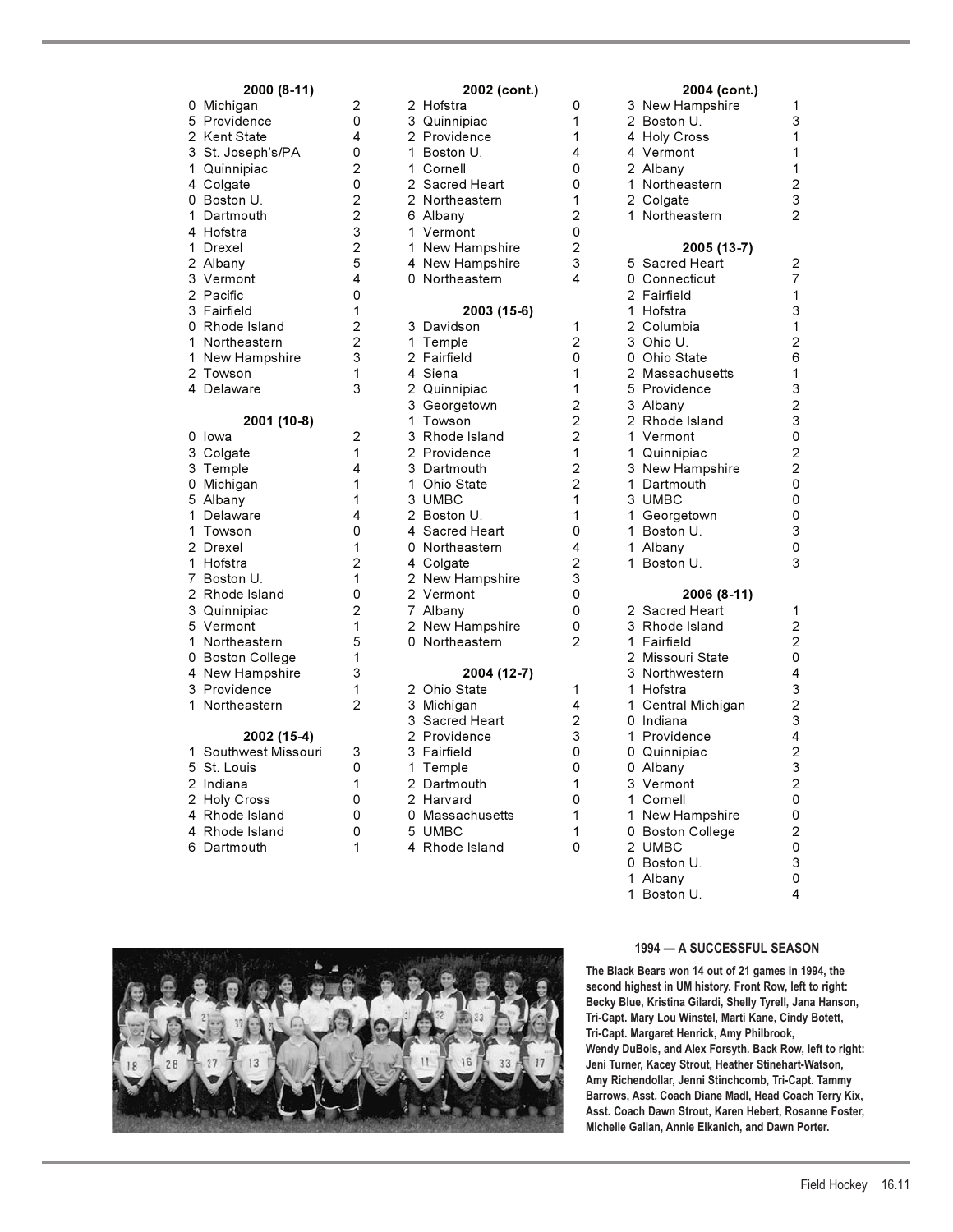# **SEASON-BY-SEASON SCORING LEADERS**

*(Since 1976; Abbreviations: G, goals; A, assists; TP, total points)*

|                        | G    | A              | ΤP             |    |                      | G              | A                   | TP              |
|------------------------|------|----------------|----------------|----|----------------------|----------------|---------------------|-----------------|
|                        | 1976 |                |                |    |                      | 1989           |                     |                 |
| <b>Brook Merrow</b>    |      | 7              | 1              | 15 | Kim Goldfine         | 6              | 2                   | 14              |
| <b>Tracey Washburn</b> |      | 4              | $\mathbf{2}$   | 10 |                      |                |                     |                 |
| Anne Peabody           |      | 4              | $\overline{2}$ | 10 |                      | 1990           |                     |                 |
|                        |      |                |                |    |                      | 9              |                     |                 |
|                        | 1977 |                |                |    | Amy Corbett          |                | $\overline{c}$<br>0 | 20              |
|                        |      |                |                |    | Marci Brier          | 7              |                     | 14              |
| <b>Brook Merrow</b>    |      | 10             | 1              | 21 | Suzanne Plesman      | 4              | 3                   | 11              |
| <b>Tracey Washburn</b> |      | 5              | 1              | 11 |                      |                |                     |                 |
| Janice Lamborghini     |      | $\overline{2}$ | 6              | 10 |                      | 1991           |                     |                 |
|                        |      |                |                |    | Suzanne Plesman      | 14             | 4                   | 32              |
|                        | 1978 |                |                |    | Lisa Densmore        | 9              | $\overline{2}$      | 20              |
| Janet Hoskin           |      | 11             | 1              | 23 |                      |                |                     |                 |
|                        |      |                |                |    |                      | 1992           |                     |                 |
|                        | 1979 |                |                |    | Lisa Densmore        | 9              | 3                   | 21              |
| Janet Hoskin           |      |                |                |    |                      |                |                     |                 |
|                        |      | 14             | 4              | 32 |                      |                |                     |                 |
| Gwyneth Bown           |      | 6              | 0              | 12 |                      | 1993           |                     |                 |
| Stephanie Durant       |      | 4              | $\overline{2}$ | 10 | Michelle Gallen      | 7              | 2                   | 16              |
|                        |      |                |                |    |                      |                |                     |                 |
|                        | 1980 |                |                |    |                      | 1994           |                     |                 |
| Elizabeth Hardy        |      | 13             | 4              | 30 | Michelle Gallen      | 14             | 0                   | 28              |
| Janet Hoskin           |      | 12             | $\overline{2}$ | 26 | Margaret Henrick     | 3              | 13                  | 19              |
|                        |      |                |                |    |                      |                |                     |                 |
|                        |      |                |                |    | Ann Marie Elkanich   | $\overline{2}$ | 14                  | 18              |
|                        | 1981 |                |                |    | Karen Hebert         | 4              | 2                   | 10              |
| Elizabeth Hardy        |      | 19             | 0              | 38 | Kacey Strout         | 5              | 0                   | 10              |
| Janet Hoskin           |      | 10             | 3              | 23 |                      |                |                     |                 |
|                        |      |                |                |    |                      | 1995           |                     |                 |
|                        | 1982 |                |                |    | Ann Marie Elkanich   | 7              | 10                  | 24              |
| Elizabeth Hardy        |      | 9              | 2              | 20 | Kacey Strout         | 9              | 0                   | 18              |
| Gina Ferazzi           |      | 9              | 0              | 18 | Wendi Dubois         | 6              | $\overline{4}$      | 16              |
|                        |      |                |                |    |                      |                |                     |                 |
| Alison Marcotte        |      | 5              | 1              | 11 | Margaret Henrick     | 4              | $\overline{7}$      | 15              |
|                        |      |                |                |    |                      |                |                     |                 |
|                        | 1983 |                |                |    |                      | 1996           |                     |                 |
| Gina Ferazzi           |      | 14             | $\overline{c}$ | 30 | Ann Marie Elkanich   | 16             | 13                  | 45              |
|                        |      |                |                |    | Dedra DeLilli        | 14             | 4                   | 32              |
|                        | 1984 |                |                |    | Jennifer Turner      | 13             | 3                   | 29              |
| Connie Dumais          |      | 5              | 0              | 10 | Karen Hebert         | 8              | $\mathbf{1}$        | 17              |
| Nancy Nigro            |      | 5              | $\mathbf 0$    | 10 | Dawn Porter          | 2              | 8                   | 12              |
|                        |      |                |                |    |                      |                | $\overline{7}$      |                 |
|                        |      |                |                |    | Heidi Spurling       | 2              |                     | 11              |
|                        | 1985 |                |                |    |                      |                |                     |                 |
| Wendy Nadeau           |      | 12             | 3              | 27 |                      | 1997           |                     |                 |
| Charlene Martin        |      | $\overline{7}$ | 1              | 15 | Karen Hebert         | 12             | 8                   | 32              |
| Michelle Fowler        |      | 5              | 0              | 10 | Dedra DeLilli        | 13             | 3                   | 29              |
|                        |      |                |                |    | Jennifer Turner      | 10             | 0                   | 20              |
|                        | 1986 |                |                |    | Rebecca Blue         | 4              | 8                   | 16              |
| Charlene Martin        |      | 12             | 7              | 31 | Heidi Spurling       | 3              | $\overline{7}$      | 13              |
|                        |      |                |                |    |                      |                |                     |                 |
| Michelle Lambert       |      | 9              | 1              | 19 |                      |                |                     |                 |
| Laurie Carroll         |      | 6              | 5              | 17 |                      | 1998           |                     |                 |
| Kim Goldfine           |      | 6              | 4              | 16 | Dedra DeLilli        | 14             | 2                   | 30              |
| Denise Boutin          |      | 5              | 4              | 14 | Rebecca Blue         | 5              | 14                  | 24              |
| Stacey Caron           |      | 4              | 3              | 11 | Mary Couglin         | 9              | 3                   | 21              |
|                        |      |                |                |    | Kristi Knights       | 6              | 1                   | 13              |
|                        | 1987 |                |                |    |                      |                |                     |                 |
| Charlene Martin        |      | 8              | 4              | 20 |                      | 1999           |                     |                 |
|                        |      | 7              |                |    |                      |                |                     |                 |
| Kim Goldfine           |      |                | 0              | 14 | Kristi Knights       | $\overline{7}$ | 1                   | 15              |
| Wendy Nadeau           |      | 4              | 3              | 11 | Jennifer Johnstone   | 5              | $\overline{c}$      | 12 <sup>°</sup> |
|                        |      |                |                |    | Noriko Kariya        | 1              | 9                   | 11              |
|                        | 1988 |                |                |    | Stephanie Chakmakian | 2              | 6                   | 10              |
| Maureen Martin         |      | 7              | 0              | 14 |                      |                |                     |                 |
| Charlene Martin        |      | 6              | 0              | 12 |                      |                |                     |                 |
|                        |      |                |                |    |                      |                |                     |                 |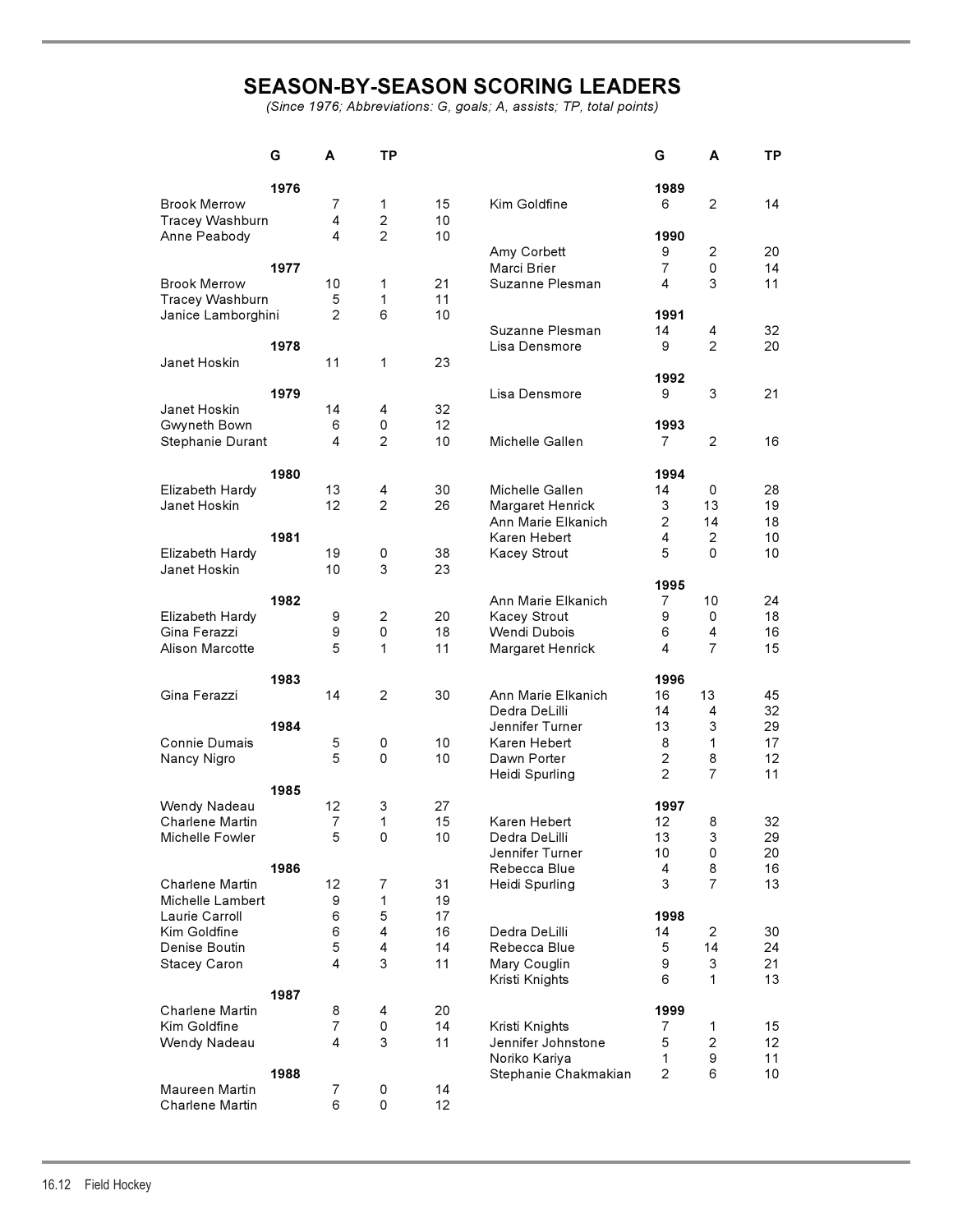

**1975 BLACK BEARS — A GREAT SEASON**

**Coach Jeanne Walsh's 1975 field hockey team compiled an impressive 15-5-1 record, ranked eighth in the country and went to the national tournament. Left to right: Coach Walsh, Mona Sylvester, Kim Coombs, Kim O'Conner, Cyndi Chadwick, Donna Chadbourne, Nita Lamborghini, Linda Clark, Lynn Shostak, Lynn Foster, Co-Capts. Georgia Tuttle and Deborah Chase, Paula Noyes, Lisa Haritos, and Jane Woodbrey.**

## **2002 — QUITE A SEASON**

**With Coach Terry Kix winning "coach of the year" honors for the third time from America East, the 2002 Black Bears compiled a 15-4 record with a second place finish in the conference. Tara Bedard was named third team, all-American. Standing, left to right: Colbey Smith, Shaunessy Saucier, Amie Dubois, Tara Bedard, Jen Johnstone, Co-Capts. Kim Leo and Karly Bundy, Kristy Ferran, Liz Mendell, Rachel Hilger, Emily Dooling, Traci Rainone, and Jamie Morin. Standing, left to right: Coach Kix, Jayne Lance, Stephanie Droulin, Kasey Spencer, Katie Flaherty, Jaclyn Comeau, Karyn Mango, Ann Berry, Jill Rosick, Jana Ouellette, Meagan Connolly, Rebecca Ouellette, Stephanie Bouchard, and Asst. Coach Andrea Thebarge.**





## **2006 BLACK BEARS**

**The 2006 season saw a changing of the guard as Andrea Thebarge became the eighth head coach in Maine's 43-year field hockey history, succeeding Terry Kix who retired after 15 years at the helm. Front Row, left to right: Rebecca Giroux, Ein Reusch, Christie Mosley, Maggie O'Brian, Kristen Costa, Co-Capts. Gina Legge and Katie Flaherty, Amy Zdrojesky, Nicole Emery, Jackie D'Amato, Kady Ackerson, and Abby Herrick. Back Row, left to right: Asst. Coach Louis Mendonca, Trainer Paula Linder, Sarah Wyman, Mallory Shute, Alyssa Cloutier, Kim MacDonald, Gigi Niekrash, Joanna Fernandes, Brooke Anderson, Kristen Healy, Mallory Anderson, Whitney Worcester, Coach Thebarge, and Asst. Coach Karly Bundy.**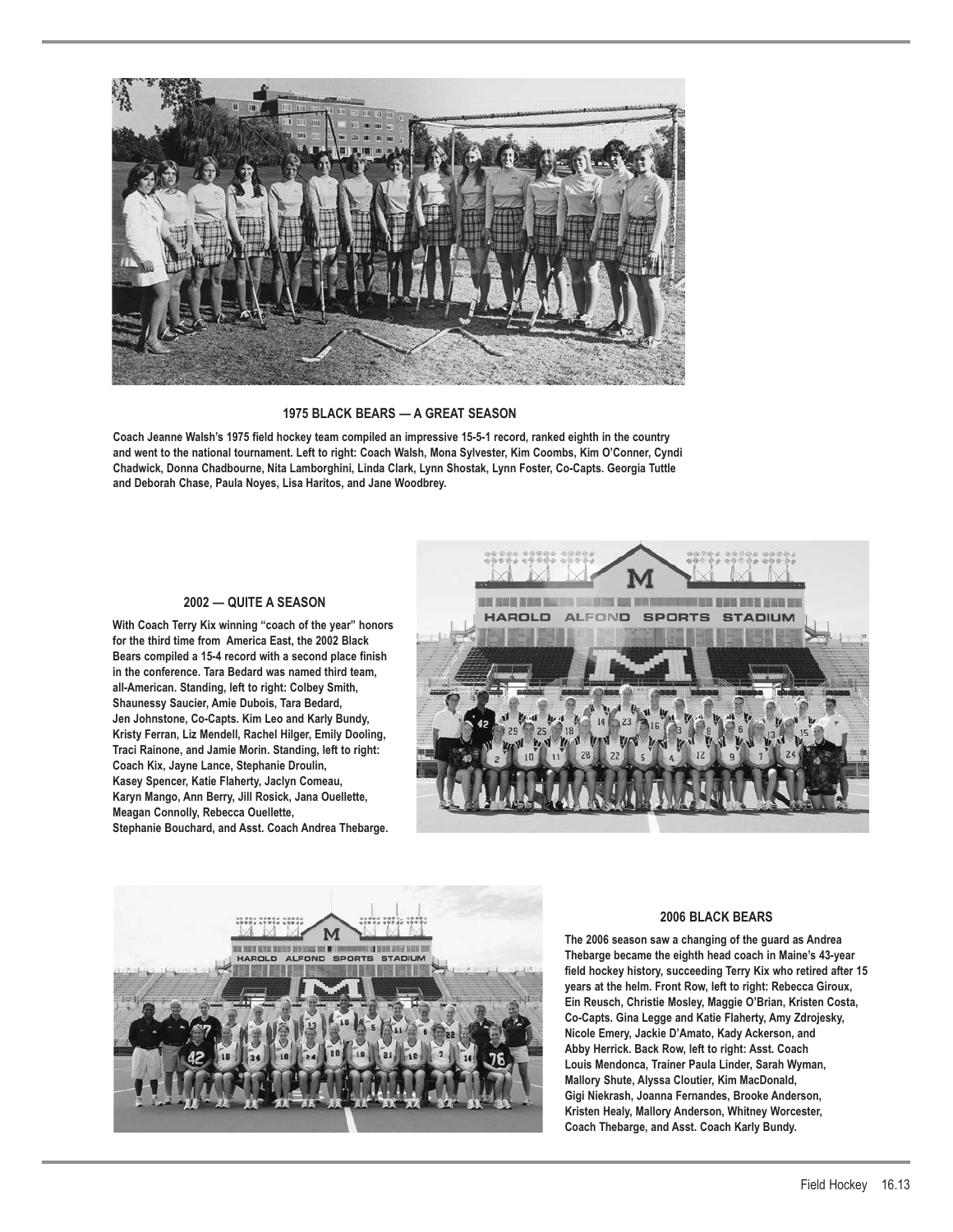| 2000                 |    |                           |    | 2003                 |    |                |    |
|----------------------|----|---------------------------|----|----------------------|----|----------------|----|
| Jennifer Johnstone   | 9  | 1                         | 19 | Rachel Hilger        | 12 | 6              | 30 |
| Kristi Knights       | 8  | 1                         | 17 | Karly Bundy          | 8  | 4              | 20 |
| Noriko Kariya        | 3  | 9                         | 15 | Karyn Magno          | 6  | 6              | 18 |
| Stephanie Chakmakian | 5  | 4                         | 14 | Traci Rainone        | 6  | $\overline{2}$ | 14 |
| Tara Bedard          | 5  | 3                         | 13 | <b>Emily Dooling</b> | 4  | 6              | 14 |
|                      |    |                           |    | Amie Dubois          | 3  | 8              | 14 |
| 2001                 |    |                           |    | Jana Ouellette       | 4  | $\overline{2}$ | 10 |
| Jennifer Johnstone   | 11 | 5                         | 27 |                      |    |                |    |
| Karyn Magno          | 9  | 3                         | 21 | 2004                 |    |                |    |
| Morgan Brady         | 2  | 15                        | 19 | Rachael Hilger       | 9  | $\overline{7}$ | 25 |
| Tara Bedard          | 6  | 1                         | 13 | Traci Rainone        | 7  | 3              | 17 |
| Rebecca Ouellet      | 3  | 4                         | 10 | Kasey Spencer        | 8  | 0              | 16 |
|                      |    |                           |    | Meagan Connolly      | 5  | 5              | 15 |
| 2002                 |    |                           |    |                      | 5  | 5              | 15 |
| Tara Bedard          | 11 | 14                        | 36 | Amie Dubois          | 4  | 2              | 10 |
| Rachael Hilger       | 8  | 1                         | 17 |                      |    |                |    |
| Kristy Ferran        |    | 3                         | 17 | 2005                 |    |                |    |
| Jennifer Johnstone   | 4  | 6                         | 14 | Kim MacDonald        | 8  | 5              | 21 |
| Amie Dubois          | 5  | $\ensuremath{\mathsf{3}}$ | 13 | Kasey Spencer        | 8  | 5              | 21 |
| Jana Ouellette       | 5  | 1                         | 11 | Shaunessy Saucier    | 6  | 4              | 16 |
| Karly Bundy          | 3  | 5                         | 11 | Katy LePage          | 6  | 0              | 12 |
| Karyn Magno          | 4  | $\overline{c}$            | 10 | Joanna Fernandes     | 3  | 4              | 10 |
| Kimberly Leo         | 1  | 8                         | 10 |                      |    |                |    |
|                      |    |                           |    | 2006                 |    |                |    |
|                      |    |                           |    | Nicole Emery         | 6  | 2              | 14 |
|                      |    |                           |    | Amy Zdrojesky        | 4  | 5              | 13 |

# **SEASON-BY-SEASON GOALKEEPING LEADERS**

*(Since 1976. Listed are goalies who played in 50% or more of games played by the team. Abbreviations: G, games played; GA, goals allowed; GAA, goals allowed average; SO, shutouts; N/A, not available*.)

|                       | G              |      | Saves Save Pct. | <b>GA</b> | <b>GAA</b> | SΟ             |  |  |  |  |  |
|-----------------------|----------------|------|-----------------|-----------|------------|----------------|--|--|--|--|--|
| 1976                  |                |      |                 |           |            |                |  |  |  |  |  |
| Sandra Watts          | 11             | 30   | N/A             | 15        | N/A        | 4              |  |  |  |  |  |
|                       |                | 1977 |                 |           |            |                |  |  |  |  |  |
| Moira Tryon           | $\overline{7}$ | 48   | N/A             | 4         | N/A        | 4              |  |  |  |  |  |
| Linda Guerrette       | 8              | 60   | N/A             | 16        | N/A        | 2              |  |  |  |  |  |
|                       |                | 1978 |                 |           |            |                |  |  |  |  |  |
| Dorothy Johnson       | 13             | 76   | N/A             | 23        | N/A        | 3              |  |  |  |  |  |
|                       |                |      |                 |           |            |                |  |  |  |  |  |
| 1979                  |                |      |                 |           |            |                |  |  |  |  |  |
| Dorothy Johnson       | 11             | 61   | N/A             | 16        | N/A        | 2              |  |  |  |  |  |
|                       |                | 1980 |                 |           |            |                |  |  |  |  |  |
| Cheryl Kimball        | 8              | 36   | N/A             | 8         | N/A        | 4              |  |  |  |  |  |
| Dorothy Johnson       | 6              | 34   | N/A             | 5         | N/A        | $\overline{2}$ |  |  |  |  |  |
|                       |                | 1981 |                 |           |            |                |  |  |  |  |  |
| Cheryl Kimball        | 8              | 80   | N/A             | 17        | N/A        | 3              |  |  |  |  |  |
| Dorothy Johnson       | 8              | 52   | N/A             | 12        | N/A        | 3              |  |  |  |  |  |
|                       |                | 1982 |                 |           |            |                |  |  |  |  |  |
| Lisa Hawthorne        | 9              | 70   | .864            | 12        | 1.41       | 1              |  |  |  |  |  |
| Cheryl Kimball        | 8              | 55   | .797            | 14        | 1.65       | 0              |  |  |  |  |  |
| 1983                  |                |      |                 |           |            |                |  |  |  |  |  |
| Tina Ouellette        | 12             | 67   | .788            | 18        | 1.70       | 1              |  |  |  |  |  |
|                       | 1984           |      |                 |           |            |                |  |  |  |  |  |
| <b>Tina Ouellette</b> | 11             | 132  | .886            | 17        | 1.75       | 2.5            |  |  |  |  |  |
|                       |                |      |                 |           |            |                |  |  |  |  |  |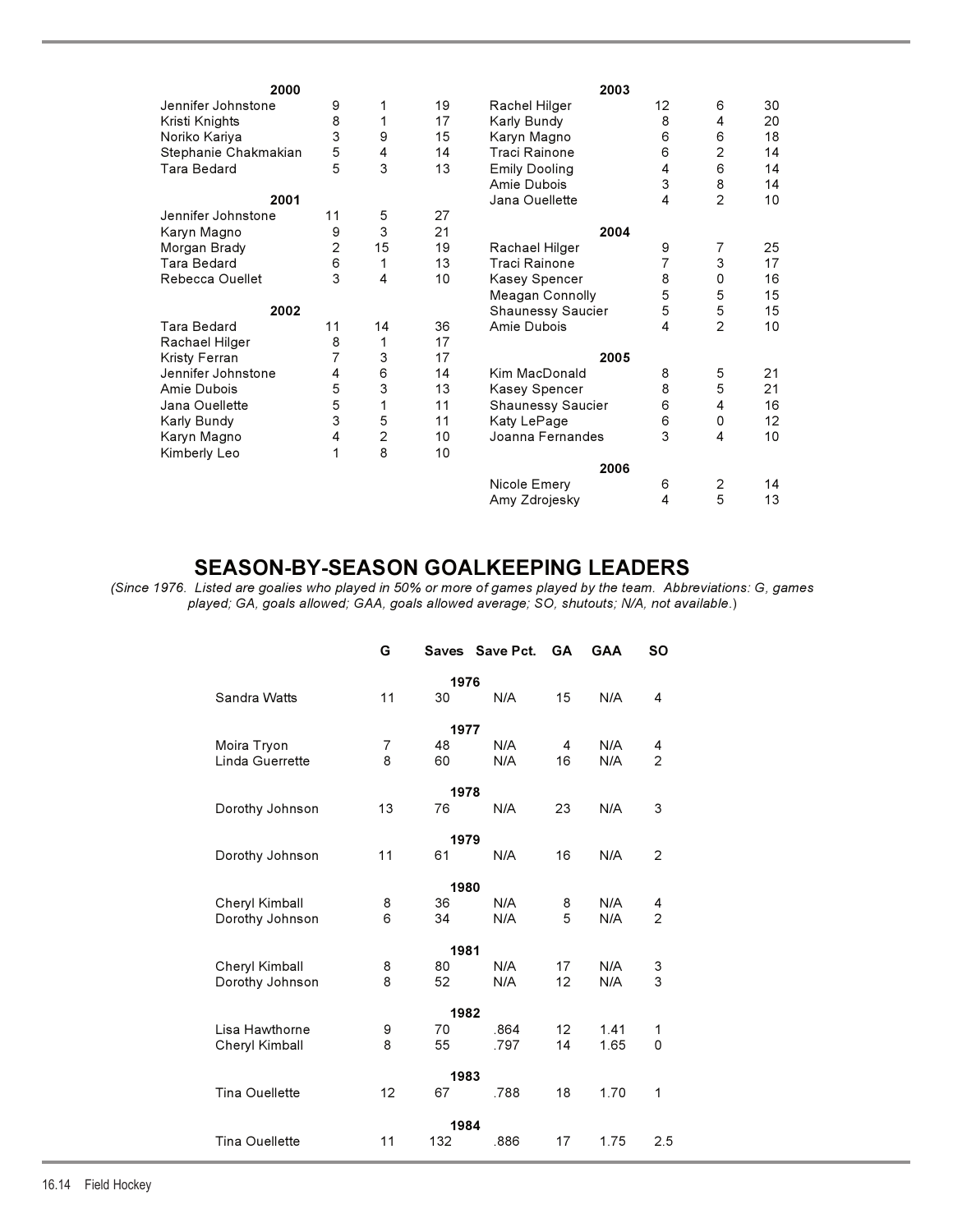| Tina Ouellette             | 20      | 1985<br>178      | .832         | 36      | 1.94         | 6          |
|----------------------------|---------|------------------|--------------|---------|--------------|------------|
| Tina Ouellette             | 21      | 1986<br>189      | .883         | 25      | 1.22         | 7.5        |
| Susan Hannigan             | 20      | 1987<br>297      | .895         | 35      | 1.78         | 5.5        |
| Debra McSweeney            | 15      | 1988<br>234      | .886         | 30      | 2.13         | 1          |
| Debra McSweeney            | 10      | 1989<br>186      | .886         | 24      | 2.17         | 0          |
| Debra McSweeney            | 21      | 1990<br>273      | .875         | 35      | 1.67         | 5          |
| Mary Lou Winstel           | 17      | 1991<br>204      | .907         | 21      | 1.19         | 6          |
| Mary Lou Winstel           | 17      | 1992<br>260      | .922         | 22      | 1.24         | 6          |
| Mary Lou Winstel           | 18      | 1993<br>191      | .880         | 16      | .85          | 9          |
| Mary Lou Winstel           | 18      | 1994<br>143      | .929         | 11      | .61          | 8          |
| Cynthia Botett             | 16      | 1995<br>113 —    | .843         | 21      | 1.30         | 2          |
| Cynthia Botett             | 22      | 1996<br>130      | .839         | 25      | 1.12         | 6          |
| Cynthia Botett             | 20      | 1997<br>154      | .828         | 32      | 1.54         | 5          |
| Cynthia Botett             | 16      | 1998<br>115      | .809         | 27      | 1.71         | 2          |
| Danielle Burke             | 19      | 1999<br>192      | .857         | 32      | 1.62         | 5          |
| Danielle Burke             | 16      | 2000<br>111      | .776         | 32      | 2.12         | 3          |
| Jaye Lance                 | 18      | 2001<br>89       | .736         | 32      | 1.69         | 2          |
| Colbey Smith<br>Jaye Lance | 9<br>17 | 2002<br>30<br>86 | .882<br>.819 | 4<br>19 | 0.72<br>1.32 | 3.5<br>4.5 |
| Jaye Lance                 | 21      | 2003<br>82       | .759         | 26      | 1.59         | 5          |
| Jamie Morin                | 19      | 2004<br>118      | .814         | 27      | 1.32         | 4          |
| Rebecca Giroux             | 18      | 2005<br>78       | .736         | 28      | 1.83         | 5          |
| Rebecca Giroux             | 15      | 2006<br>96       | .762         | 15      | 1.92         | 4          |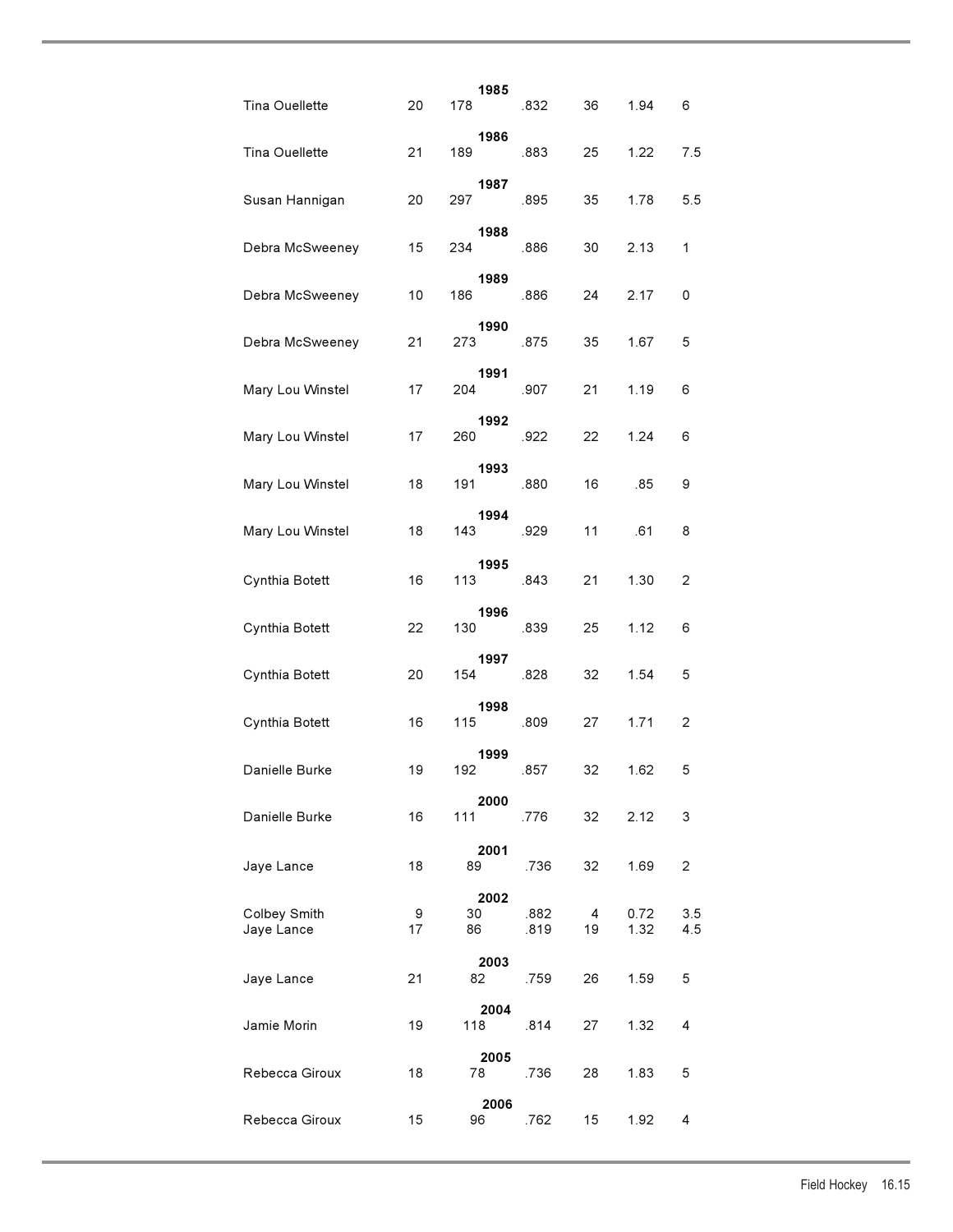# **AMERICA EAST**

*Establishment of the North Atlantic Conference (subsequently renamed America East) in the late 1980s provided, for the first time, round robin scheduling in Division 1 for Maine's field hockey program. Charter members were Boston and Northeastern Universities and the Universities of Maine, New Hampshire, and Vermont. The U. of Delaware and Drexel U. became members in 1991. Hofstra and Towson Universities became members in 1995. The U. of Albany became a member in 2001.*

*The U. of Delaware and Drexel, Hofstra, and Towson Universities resigned in 2002. The U. of Maryland at Baltimore County became a member in 2003. Northeastern U. resigned following the 2004 season.*

*The league instituted a post-season tournament in 1990 involving the top four teams in the final regular season standings. Following are the final standings for each season.*

## **\*Conference Champion**

|               |          |             |             | <b>Regular Season</b> |             |           |          |          |          |           |
|---------------|----------|-------------|-------------|-----------------------|-------------|-----------|----------|----------|----------|-----------|
|               | 1989     | 1990        | 1991        | 1992                  | 1993        | 1994      | 1995     | 1996     | 1997     | 1998      |
| Boston U.     | $3 - 1$  | $3 - 0 - 1$ | $4 - 1 - 1$ | $5 - 1$               | $5 - 1$     | $4 - 2$   | $7 - 1$  | 7-0      | $5 - 3$  | $6 - 2$   |
| Delaware      | ----     |             | $2 - 4$     | $3-3$                 | $3 - 3$     | $5 - 1$   | $4 - 4$  | $5 - 2$  | $6 - 1$  | $6 - 2$   |
| Drexel        |          |             | $2 - 4$     | $3 - 1 - 2$           | $0-6$       | $0-6$     | $2 - 6$  | $1 - 7$  | $2 - 5$  | $2 - 6$   |
| Hofstra       |          |             |             |                       |             |           | $2 - 6$  | $1 - 6$  | $3-5$    | $1 - 7$   |
| <b>MAINE</b>  | $0 - 4$  | $0 - 4$     | $1 - 4 - 1$ | $1 - 4 - 1$           | $3 - 2 - 1$ | $3 - 3$   | $6 - 2$  | $6 - 2$  | $5 - 3$  | $5 - 3$   |
| New Hampshire | $4 - 0*$ | $2 - 0 - 2$ | $4 - 1 - 1$ | $3 - 3$               | $4 - 1 - 1$ | $3 - 3$   | $4 - 4$  | $2 - 5$  | $2-6$    | $6 - 2$   |
| Northeastern  | $2 - 2$  | $2 - 1 - 1$ | $3 - 2 - 1$ | $4 - 1 - 1$           | $4-2$       | $5 - 1$   | $8 - 0$  | $7 - 1$  | $8 - 0$  | $7 - 1$   |
| Towson        | ----     |             |             |                       |             |           | $2-6$    | $4 - 4$  | $3-5$    | $1 - 7$   |
| Vermont       | $1 - 3$  | $1 - 3$     | $3 - 3$     | $0 - 6$               | $1 - 5$     | $1 - 5$   | $1 - 7$  | $1 - 7$  | $1 - 7$  | $2 - 6$   |
|               |          |             |             | Tournament            |             |           |          |          |          |           |
| Boston U.     | ----     | $1 - 1$     | $2 - 0*$    | $0 - 1$               | $2 - 0*$    | $0 - 1$   | $1 - 1$  | $1 - 1$  | $1 - 1$  | $0 - 1$   |
| Delaware      |          |             |             |                       |             | $0 - 1$   | ----     | $0 - 1$  | $0 - 1$  | $0 - 1$   |
| Drexel        | ----     |             | ----        | $0 - 1$               | ----        | ----      | ----     | ----     | ----     | ----      |
| <b>MAINE</b>  | ----     |             | ----        | ----                  | $0 - 1$     | ----      | $0 - 1$  | $0 - 1$  | $0 - 1$  | ----      |
| New Hampshire | ----     | $0 - 1$     | $0 - 1$     | $1 - 1$               | $0 - 1$     | $1 - 1$   | $0 - 1$  | ----     | ----     | $2 - 0^*$ |
| Northeastern  |          | $2 - 0*$    | $1 - 1$     | $2 - 0*$              | $1 - 1$     | $2 - 0^*$ | $2 - 0*$ | $2 - 0*$ | $2 - 0*$ | $1 - 1$   |
| Vermont       | ----     | $0 - 1$     | $0 - 1$     |                       |             |           |          |          |          |           |

| <b>Regular Season</b> |          |          |            |           |           |           |          |          |  |
|-----------------------|----------|----------|------------|-----------|-----------|-----------|----------|----------|--|
|                       | 1999     | 2000     | 2001       | 2002      | 2003      | 2004      | 2005     | 2006     |  |
| Albany                | ----     | ----     | $2 - 7$    | $0 - 5$   | $2 - 4$   | $2 - 4$   | $3 - 2$  | $4 - 1$  |  |
| Boston U.             | $8 - 0$  | $6 - 2$  | $6 - 3$    | $2 - 3$   | $3 - 3$   | $6-0$     | $4 - 1$  | $4 - 1$  |  |
| Delaware              | $4 - 4$  | $5 - 3$  | $6 - 3$    |           |           |           |          |          |  |
| Drexel                | $4 - 4$  | $5 - 3$  | $4 - 5$    |           |           |           |          |          |  |
| Hofstra               | $2-6$    | $3-5$    | 4-5        |           |           |           |          |          |  |
| <b>MAINE</b>          | $3-5$    | $3-5$    | $6 - 3$    | $3-2$     | $4-2$     | $4-2$     | $4 - 1$  | $3-2$    |  |
| New Hampshire         | $7 - 1$  | $7 - 1$  | $3-6$      | $4 - 1$   | $5 - 1$   | $2 - 4$   | $2 - 3$  | $1 - 4$  |  |
| Northeastern          | $6 - 2$  | $4 - 4$  | $9 - 0$    | $4 - 1$   | $6-0$     | $5 - 1$   |          |          |  |
| Towson                | $2-6$    | $0 - 8$  | $2 - 7$    |           | ----      | ----      |          |          |  |
| <b>UMBC</b>           | ----     | ----     | ----       |           | $0 - 6$   | $0 - 6$   | $0 - 5$  | $0 - 5$  |  |
| Vermont               | $0 - 8$  | $3-5$    | $3-6$      | $2 - 3$   | $1 - 5$   | $2 - 4$   | $2 - 3$  | $3-2$    |  |
|                       |          |          | Tournament |           |           |           |          |          |  |
| Albany                |          |          |            |           |           |           | $0 - 1$  | $0 - 1$  |  |
| Boston U.             | $2 - 0*$ | $2 - 0*$ | $0 - 1$    |           | $0 - 1$   | $1 - 1$   | $2 - 0*$ | $2 - 0*$ |  |
| Delaware              | $0 - 1$  | $0 - 1$  | $1 - 1$    |           |           |           |          |          |  |
| Drexel                |          | $0 - 1$  | ----       |           |           |           | ----     | -----    |  |
| <b>MAINE</b>          | ----     | ----     | $0 - 1$    | $1 - 1$   | $1 - 1$   | $0 - 1$   | $1 - 1$  | $1 - 1$  |  |
| New Hampshire         | $0 - 1$  | $1 - 1$  | ----       | $0 - 1$   | $0 - 1$   | $0 - 1$   |          |          |  |
| Northeastern          | $1 - 1$  |          | $2 - 0^*$  | $2 - 0^*$ | $2 - 0^*$ | $2 - 0^*$ | ----     |          |  |
| Vermont               | ----     |          | ----       | $0 - 1$   | ----      | ----      | $0 - 1$  | $0 - 1$  |  |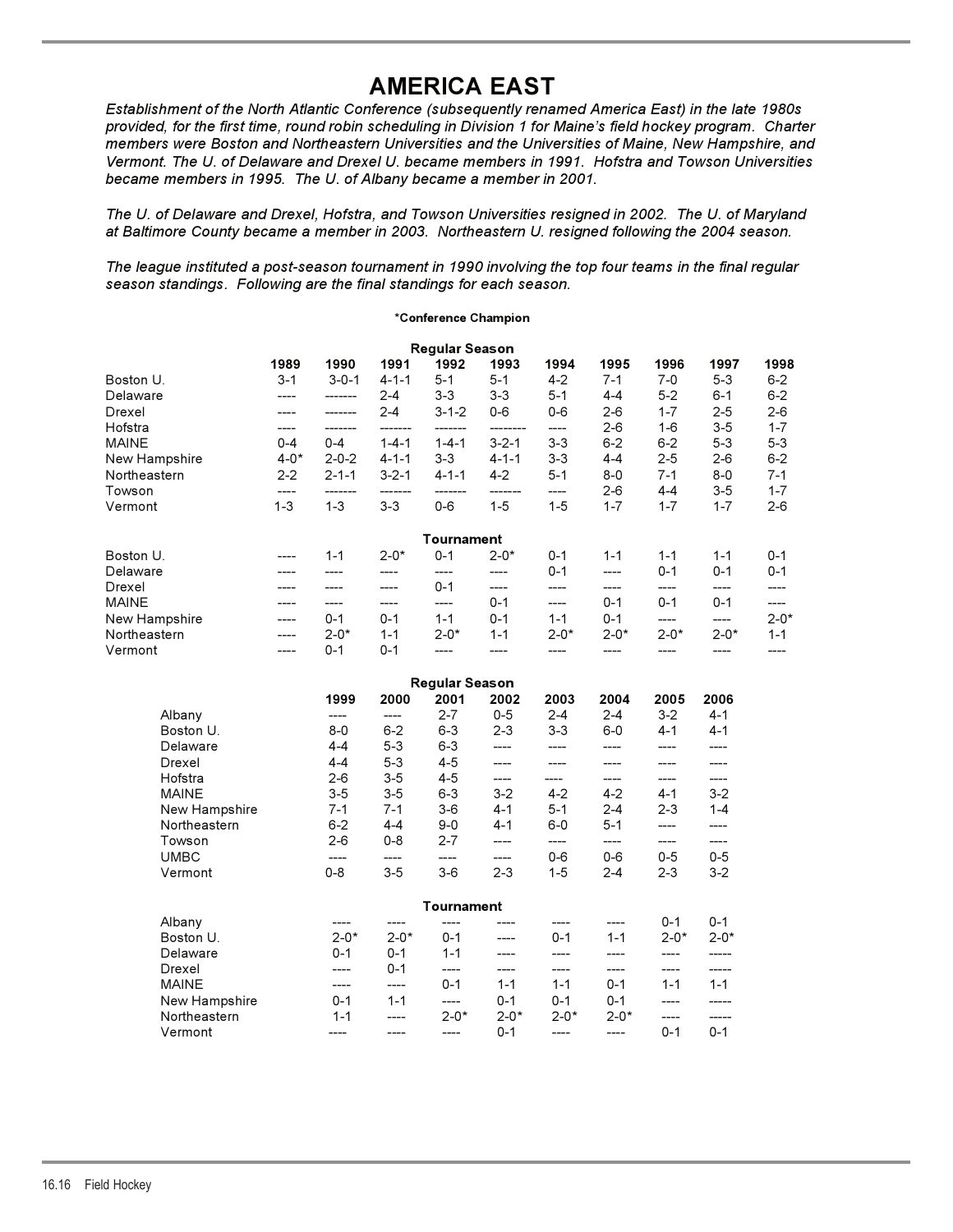#### **Composite Standings: 18 Seasons**

|               | W   |    |   | Pct. |         | W   |     |    | Pct. |
|---------------|-----|----|---|------|---------|-----|-----|----|------|
| Northeastern  | 108 | 23 | 3 | .817 | Hofstra | 16  | 40  |    | .286 |
| Boston U.     | 105 | 35 | 2 | .746 | Towson  | 14  | 43  | 0  | .246 |
| Delaware      | 50  | 37 | 0 | .575 | Vermont | 28  | 93  | 0  | .231 |
| New Hampshire | 70  | 57 | 4 | .550 | UMBC    |     | 22  | 0  | .000 |
| <b>MAINE</b>  | 64  | 63 | 3 | .504 |         |     |     |    |      |
| Albany        | 13  | 25 | 0 | .342 |         |     |     |    |      |
| Drexel        | 25  | 55 | 2 | .317 |         | 493 | 493 | 14 | .500 |

## **ALL-CONFERENCE SELECTIONS FROM MAINE**

**First Team Second Team All-Tournament**<br>Tara Bedard (2002) Rebecca Blue (1998) Tara Bedard (2002 Cindy Botett (1996) Cindy Botett (1997) Morgan Brady (2001) Morgan Brady (2001) Karly Bundy (2002) Karly Bundy (2003) Karly Bundy (2003) Danielle Burke (1999) Dedra DeLilli (1997) Amy Corbett (1999) Shannon Clifford (1999) Amie DuBois (2002, 03) Mary Beth Coughlin (1998) Meagan Connolly (2004) Wendy DuBois (1995) Annie Elkanich (1995, 96) Dedra DeLilli (1997, 98) Katie Flaherty (2006) Margaret Henrick (1993, 94, 95) Wendy Dubois (1995) Rebecca Giroux (2006) Rachel Hilger (2004) Katie Flaherty (2006) Jennifer Johnson (2001) Jennifer Johnstone (2001, 02) Rebecca Giroux (2006) Kimberly Leo (2002) Jarrell Lance (2002, 03) Karen Hebert (1996) Rebecca Ouellet (2003) Elizabeth Mendell (2004) Rachel Hilger (2003) Dawn Porter (1996) Rebecca Ouellet (2003) Noriko Kariya (1999, 00) Jennifer Turner (1996, 97) Suzanne Plesman (1991) Kimberly Leo (2002) Mary Lou Winstel (1993) Jennifer Turner (1996) Karen Magno (2003) Mary Lou Winstel (1993, 94) Jamie Morin (2004) Amy Zdrojesky (2006) Jeidi Spurling (1997)

Terry Kix (1993, 95, 02)

Tara Bedard (2002) Rebecca Blue (1998) Tara Bedard (2002) Jennifer Turner (1997)

**Coach of the Year Coach of the Year Scholar-Athlete of the Year**<br> **Rebecca Ouellet (2003)** Cindy Botett (1995) Controlled (2003) Mary Lou Winstel (1991) Suzanne Plesman (1991)



## **1977 — A STRONG SEASON**

**The Black Bears, under Coach Deb Davis, compiled a 6-2-2 record in the fall of 1977. Kneeling, left to right: Janice Lamborghini, Joanne Petkus, Tri-Capt. Brook Merrow, Kim Coombs, and Wendy Wheeler. Back Row, left to right: Coach Davis, Moira Tryon, Sherri Jackson, Tricia Hartnett, Gwynn Brown, Tri-Capt. Vy Swenson, Kate Shenk, Tri-Capt. Tracey Washburn, Robin Taylor, Linda Guerette, and Asst. Coach Suzie Sharrow.**